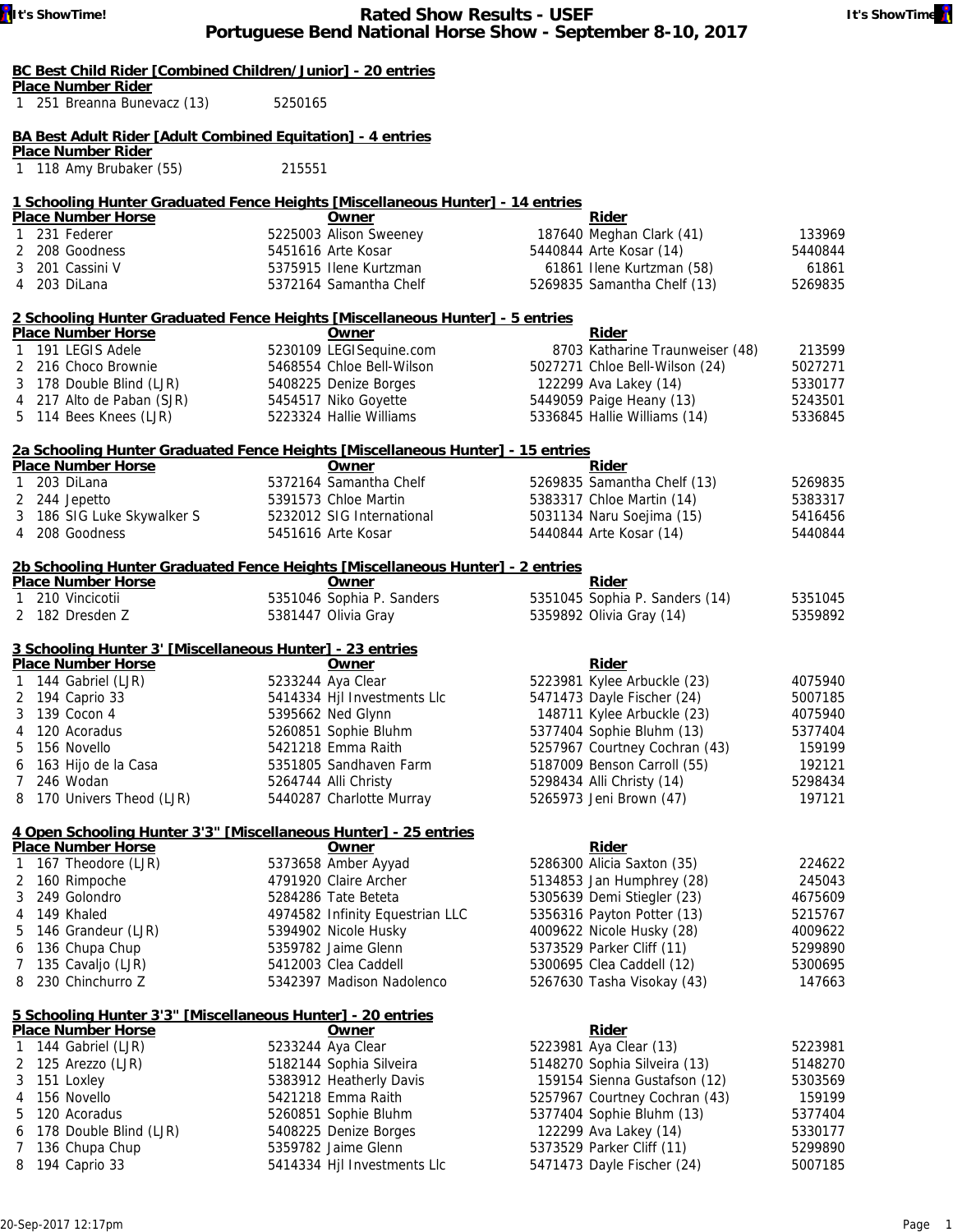#### **If** It's ShowTime! **Rated Show Results - USEF It's ShowTime Portuguese Bend National Horse Show - September 8-10, 2017**

| 6 Schoolina Hunter 3'6" [Miscellaneous Hunter] - 4 entries |  |  |  |
|------------------------------------------------------------|--|--|--|

| <u><b><u>b Schooling Hunter 3 of</u></b> Imiscendiffeous Hunter   - 4 Entries</u> |                         |                              |         |
|-----------------------------------------------------------------------------------|-------------------------|------------------------------|---------|
| <b>Place Number Horse</b>                                                         | Owner                   | Rider                        |         |
| 1 163 Hijo de la Casa                                                             | 5351805 Sandhaven Farm  | 5187009 Benson Carroll (55)  | 192121  |
| 2 235 Cornelensky                                                                 | 5477080 Clea Caddell    | 5300695 Clea Caddell (12)    | 5300695 |
| 3 148 Hertogin Ter Drie Leien (LRG)                                               | 5302587 Alexa Leong     | 5213839 Alexa Leong (12)     | 5213839 |
| 4 236 Dieschone                                                                   | 5474150 Sophia Silveira | 5148270 Sophia Silveira (13) | 5148270 |
| 5 171 Waultraut                                                                   | 5325628 Clea Caddell    | 5300695 Clea Caddell (12)    | 5300695 |
|                                                                                   |                         |                              |         |

| 7cc Junior & AO Working Hunters 3'3" and 3'6" (Combined 7c,22c) [Junior/Amateur Owner Hunter Combined] - 8 entries |                           |                                |         |                 |
|--------------------------------------------------------------------------------------------------------------------|---------------------------|--------------------------------|---------|-----------------|
| <b>Place Number Horse</b>                                                                                          | Owner                     | Rider                          |         | <b>MoneyWon</b> |
| 1 106 Captivated (SJR)                                                                                             | 5310892 Shayne Wireman    | 104553 Skylar Wireman (12)     | 5205199 | 138.00          |
| 2 178 Double Blind (LJR)                                                                                           | 5408225 Denize Borges     | 122299 Ava Lakey (14)          | 5330177 | 115.00          |
| 3 103 Cipriani (LJR)                                                                                               | 5448942 Natalie Medlock   | 301089 Sophia Sanders (14)     | 5301284 | 92.00           |
| 4 216 Choco Brownie                                                                                                | 5468554 Chloe Bell-Wilson | 5027271 Chloe Bell-Wilson (24) | 5027271 | 69.00           |
| 5 217 Alto de Paban (SJR)                                                                                          | 5454517 Niko Goyette      | 5449059 Paige Heany (13)       | 5243501 | 46.00           |
| 6 159 Quentin (LJR)                                                                                                | 5459377 Charlotte Murray  | 5265973 Charlotte Murray (14)  | 5265973 |                 |
| 7 114 Bees Knees (LJR)                                                                                             | 5223324 Hallie Williams   | 5336845 Hallie Williams (14)   | 5336845 |                 |

#### **8cc Junior & AO Working Hunters 3'3" and 3'6" (Combined 8c,23c) [Junior/Amateur Owner Hunter Combined] - 8 entries<br>Place Number Horse <b>1998 11 106 Captivated (SIR)** 5310892 Shayne Wireman 104553 Skylar Wireman (12) 5205 **Prime Rider MoneyWon**<br>104553 Skylar Wireman (12) 5205199 138.00 **1 Owner**<br>5310892 Shayne Wireman

| T TU6 Captivated (SJR)    | 5310892 Shayne Wireman    | 104553 Skylar Wireman (12)     | 5205199 | 138.00 |
|---------------------------|---------------------------|--------------------------------|---------|--------|
| 2 103 Cipriani (LJR)      | 5448942 Natalie Medlock   | 301089 Sophia Sanders (14)     | 5301284 | 115.00 |
| 3 216 Choco Brownie       | 5468554 Chloe Bell-Wilson | 5027271 Chloe Bell-Wilson (24) | 5027271 | 92.00  |
| 4 217 Alto de Paban (SJR) | 5454517 Niko Goyette      | 5449059 Paige Heany (13)       | 5243501 | 69.00  |
| 5 178 Double Blind (LJR)  | 5408225 Denize Borges     | 122299 Ava Lakey (14)          | 5330177 | 46.00  |
| 6 114 Bees Knees (LJR)    | 5223324 Hallie Williams   | 5336845 Hallie Williams (14)   | 5336845 |        |
| 7 159 Quentin (LJR)       | 5459377 Charlotte Murray  | 5265973 Charlotte Murray (14)  | 5265973 |        |
|                           |                           |                                |         |        |

# **9cc Junior & AO Working Hunters 3'3" and 3'6" (Combined 9c,24c) [Junior/Amateur Owner Hunter Combined] - 7 entries**

| <b>Place Number Horse</b> |                           | Owner                     | Rider                          |         | MoneyWon |  |
|---------------------------|---------------------------|---------------------------|--------------------------------|---------|----------|--|
|                           | 1 106 Captivated (SJR)    | 5310892 Shayne Wireman    | 104553 Skylar Wireman (12)     | 5205199 | 132.00   |  |
|                           | 2 178 Double Blind (LJR)  | 5408225 Denize Borges     | 122299 Ava Lakey (14)          | 5330177 | 110.00   |  |
|                           | 3 114 Bees Knees (LJR)    | 5223324 Hallie Williams   | 5336845 Hallie Williams (14)   | 5336845 | 88.00    |  |
|                           | 4 216 Choco Brownie       | 5468554 Chloe Bell-Wilson | 5027271 Chloe Bell-Wilson (24) | 5027271 | 66.00    |  |
|                           | 5 159 Quentin (LJR)       | 5459377 Charlotte Murray  | 5265973 Charlotte Murray (14)  | 5265973 | 44.00    |  |
|                           | 6 113 Dark Paradise       | 5417447 Olivia Light      | 5416519 Olivia Light (18)      | 5416519 |          |  |
|                           | 7 217 Alto de Paban (SJR) | 5454517 Niko Goyette      | 5449059 Paige Heany (13)       | 5243501 |          |  |

|                           | 10cc Junior & AO Working Hunters 3'3" and 3'6" (Combined 10c,25c) [Junior Working Hunter (Combined)] - 7 entries |  |                           |                                |         |          |
|---------------------------|------------------------------------------------------------------------------------------------------------------|--|---------------------------|--------------------------------|---------|----------|
| <b>Place Number Horse</b> |                                                                                                                  |  | Owner                     | Rider                          |         | MoneyWon |
|                           | 1 106 Captivated (SJR)                                                                                           |  | 5310892 Shayne Wireman    | 104553 Skylar Wireman (12)     | 5205199 | 132.00   |
|                           | 2 114 Bees Knees (LJR)                                                                                           |  | 5223324 Hallie Williams   | 5336845 Hallie Williams (14)   | 5336845 | 110.00   |
|                           | 3 217 Alto de Paban (SJR)                                                                                        |  | 5454517 Niko Goyette      | 5449059 Paige Heany (13)       | 5243501 | 88.00    |
|                           | 4 178 Double Blind (LJR)                                                                                         |  | 5408225 Denize Borges     | 122299 Ava Lakey (14)          | 5330177 | 66.00    |
|                           | 5 159 Quentin (LJR)                                                                                              |  | 5459377 Charlotte Murray  | 5265973 Charlotte Murray (14)  | 5265973 | 44.00    |
|                           | 6 216 Choco Brownie                                                                                              |  | 5468554 Chloe Bell-Wilson | 5027271 Chloe Bell-Wilson (24) | 5027271 |          |
|                           | 7 113 Dark Paradise                                                                                              |  | 5417447 Olivia Light      | 5416519 Olivia Light (18)      | 5416519 |          |

| 11cc Junior & AO Working Hunters Under Saddle (Combined 11c, 26c) [Junior/Amateur Owner Hunter Combined] - 7 entries |                                                                        |                                 |         |                 |  |  |  |  |  |
|----------------------------------------------------------------------------------------------------------------------|------------------------------------------------------------------------|---------------------------------|---------|-----------------|--|--|--|--|--|
| <b>Place Number Horse</b>                                                                                            | Owner                                                                  | <b>Rider</b>                    |         | <b>MoneyWon</b> |  |  |  |  |  |
| 1 106 Captivated (SJR)                                                                                               | 5310892 Shayne Wireman                                                 | 104553 Skylar Wireman (12)      | 5205199 | 72.00           |  |  |  |  |  |
| 2 159 Quentin (LJR)                                                                                                  | 5459377 Charlotte Murray                                               | 5265973 Charlotte Murray (14)   | 5265973 | 60.00           |  |  |  |  |  |
| 3 216 Choco Brownie                                                                                                  | 5468554 Chloe Bell-Wilson                                              | 5027271 Chloe Bell-Wilson (24)  | 5027271 | 48.00           |  |  |  |  |  |
| 4 217 Alto de Paban (SJR)                                                                                            | 5454517 Niko Goyette                                                   | 5449059 Paige Heany (13)        | 5243501 | 36.00           |  |  |  |  |  |
| 5 113 Dark Paradise                                                                                                  | 5417447 Olivia Light                                                   | 5416519 Olivia Light (18)       | 5416519 | 24.00           |  |  |  |  |  |
|                                                                                                                      |                                                                        |                                 |         |                 |  |  |  |  |  |
|                                                                                                                      | 42 Adult Amateur Hunters [Adult Amateur Hunter (Combined)] - 7 entries |                                 |         |                 |  |  |  |  |  |
| <b>Place Number Horse</b>                                                                                            | Owner                                                                  | Rider                           |         |                 |  |  |  |  |  |
| 1 198 Convaro                                                                                                        | 5310078 Michelle Kerivan                                               | 5037547 Amy Brubaker (55)       | 215551  |                 |  |  |  |  |  |
| 2 118 Doyen                                                                                                          | 5114557 Peyton Babbe                                                   | 5092841 Amy Brubaker (55)       | 215551  |                 |  |  |  |  |  |
| 3 191 LEGIS Adele                                                                                                    | 5230109 LEGISequine.com                                                | 8703 Katharine Traunweiser (48) | 213599  |                 |  |  |  |  |  |
| 4 102 Rumor                                                                                                          | 5279821 Angela Pommer                                                  | 189383 Angela Pommer (41)       | 189383  |                 |  |  |  |  |  |
| 5 231 Federer                                                                                                        | 5225003 Alison Sweeney                                                 | 187640 Meghan Clark (41)        | 133969  |                 |  |  |  |  |  |
| 6 233 Ballybay                                                                                                       | 5320049 Demetra (Demi) Evrigenis                                       | 4946817 Danae Evrigenis (57)    | 4123182 |                 |  |  |  |  |  |
| 7 112 Reveill'e                                                                                                      | 4973136 Angela Hronco                                                  | 4030975 Julia Agahee (21)       | 5463517 |                 |  |  |  |  |  |

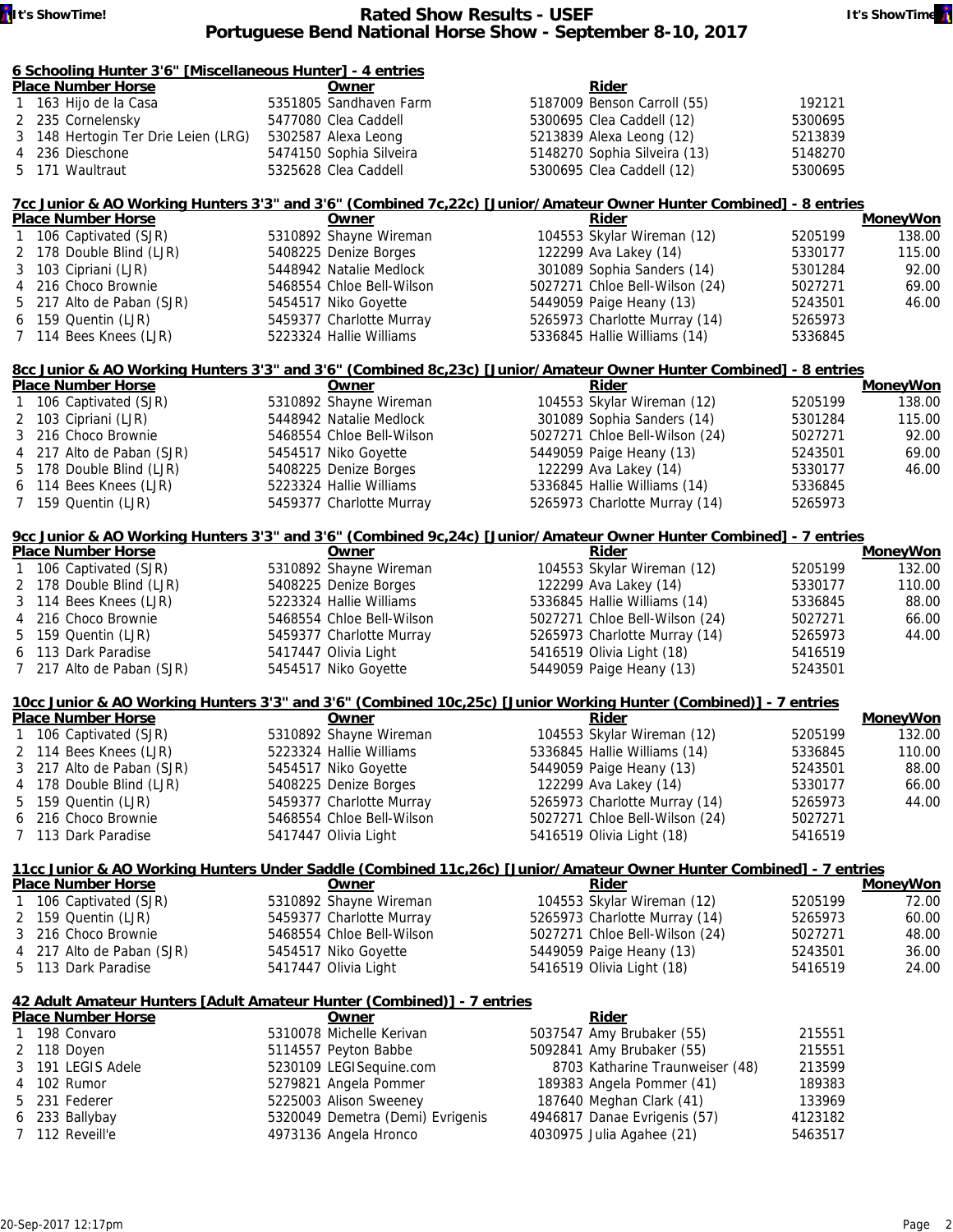|              |           | <u> 43 Adult Amateur Hunters  Adult Amateur Hunter (Combined)  - 7 entries</u> |                                                                                                               |                                   |         |
|--------------|-----------|--------------------------------------------------------------------------------|---------------------------------------------------------------------------------------------------------------|-----------------------------------|---------|
|              |           | <b>Place Number Horse</b>                                                      | Owner                                                                                                         | Rider                             |         |
| $\mathbf{1}$ |           | 198 Convaro                                                                    | 5310078 Michelle Kerivan                                                                                      | 5037547 Amy Brubaker (55)         | 215551  |
|              |           | 2 118 Doyen                                                                    | 5114557 Peyton Babbe                                                                                          | 5092841 Amy Brubaker (55)         | 215551  |
| 3            |           | 233 Ballybay                                                                   | 5320049 Demetra (Demi) Evrigenis                                                                              | 4946817 Danae Evrigenis (57)      | 4123182 |
| 4            |           | 102 Rumor                                                                      | 5279821 Angela Pommer                                                                                         | 189383 Angela Pommer (41)         | 189383  |
| 5.           |           | 231 Federer                                                                    | 5225003 Alison Sweeney                                                                                        | 187640 Meghan Clark (41)          | 133969  |
|              |           | 6 112 Reveill'e                                                                | 4973136 Angela Hronco                                                                                         | 4030975 Julia Agahee (21)         | 5463517 |
|              |           | 7 191 LEGIS Adele                                                              | 5230109 LEGISequine.com                                                                                       | 8703 Katharine Traunweiser (48)   | 213599  |
|              |           |                                                                                |                                                                                                               |                                   |         |
|              |           |                                                                                | 44 Adult Amateur Hunters [Adult Amateur Hunter (Combined)] - 8 entries                                        |                                   |         |
|              |           | <b>Place Number Horse</b>                                                      | Owner                                                                                                         | <b>Rider</b>                      |         |
| $\mathbf{1}$ |           | 198 Convaro                                                                    | 5310078 Michelle Kerivan                                                                                      | 5037547 Amy Brubaker (55)         | 215551  |
|              |           | 2 233 Ballybay                                                                 | 5320049 Demetra (Demi) Evrigenis                                                                              | 4946817 Danae Evrigenis (57)      | 4123182 |
| 3            |           | 118 Doyen                                                                      | 5114557 Peyton Babbe                                                                                          | 5092841 Amy Brubaker (55)         | 215551  |
| 4            |           | 231 Federer                                                                    | 5225003 Alison Sweeney                                                                                        | 187640 Meghan Clark (41)          | 133969  |
| 5            |           | 202 Delilah                                                                    | 5209456 Ilene Kurtzman                                                                                        | 61861 Ilene Kurtzman (58)         | 61861   |
|              |           | 6 102 Rumor                                                                    | 5279821 Angela Pommer                                                                                         | 189383 Angela Pommer (41)         | 189383  |
| 7            |           | 112 Reveill'e                                                                  | 4973136 Angela Hronco                                                                                         | 4030975 Julia Agahee (21)         | 5463517 |
| 8            |           | 191 LEGIS Adele                                                                | 5230109 LEGISequine.com                                                                                       | 8703 Katharine Traunweiser (48)   | 213599  |
|              |           |                                                                                |                                                                                                               |                                   |         |
|              |           |                                                                                | 45 Adult Amateur Hunters Under Saddle [Adult Amateur Hunter (Combined)] - 4 entries                           |                                   |         |
|              |           | <b>Place Number Horse</b>                                                      | Owner                                                                                                         | Rider                             |         |
|              |           | 1 198 Convaro                                                                  | 5310078 Michelle Kerivan                                                                                      | 5037547 Amy Brubaker (55)         | 215551  |
|              |           | 2 102 Rumor                                                                    | 5279821 Angela Pommer                                                                                         | 189383 Angela Pommer (41)         | 189383  |
|              |           | 3 112 Reveill'e                                                                | 4973136 Angela Hronco                                                                                         | 4030975 Julia Agahee (21)         | 5463517 |
|              |           |                                                                                |                                                                                                               |                                   |         |
|              |           | <b>Place Number Horse</b>                                                      | 46c Low Child/Adult Amateur Hunters (Combined 46,58) [Miscellaneous Hunter] - 7 entries<br>Owner              | Rider                             |         |
| 1            |           | 198 Convaro                                                                    | 5310078 Michelle Kerivan                                                                                      | 5037547 Amy Brubaker (55)         | 215551  |
|              |           | 2 118 Doyen                                                                    | 5114557 Peyton Babbe                                                                                          | 5092841 Amy Brubaker (55)         | 215551  |
|              |           | 202 Delilah                                                                    | 5209456 Ilene Kurtzman                                                                                        |                                   |         |
| 3            |           |                                                                                |                                                                                                               | 61861 Ilene Kurtzman (58)         | 61861   |
| 4            |           | 210 Vincicotii                                                                 | 5351046 Sophia P. Sanders                                                                                     | 5351045 Sophia P. Sanders (14)    | 5351045 |
| 5.           |           | 231 Federer                                                                    | 5225003 Alison Sweeney                                                                                        | 187640 Meghan Clark (41)          | 133969  |
|              |           | 6 182 Dresden Z                                                                | 5381447 Olivia Gray                                                                                           | 5359892 Olivia Gray (14)          | 5359892 |
|              |           | 7 127 Between the Lines (LJR)                                                  | 5274852 Gabriella Goshtigian                                                                                  | 5355957 Gabriella Goshtigian (13) | 5355957 |
|              |           |                                                                                | 47c Low Child/Adult Amateur Hunters (Combined 47,59) [Miscellaneous Hunter] - 7 entries                       |                                   |         |
|              |           | <b>Place Number Horse</b>                                                      | Owner                                                                                                         | Rider                             |         |
| 1            |           | 231 Federer                                                                    | 5225003 Alison Sweeney                                                                                        | 187640 Meghan Clark (41)          | 133969  |
|              |           | 2 118 Doyen                                                                    | 5114557 Peyton Babbe                                                                                          | 5092841 Amy Brubaker (55)         | 215551  |
|              |           | 3 198 Convaro                                                                  | 5310078 Michelle Kerivan                                                                                      | 5037547 Amy Brubaker (55)         | 215551  |
|              |           | 4 210 Vincicotii                                                               | 5351046 Sophia P. Sanders                                                                                     | 5351045 Sophia P. Sanders (14)    | 5351045 |
| 5            |           | 182 Dresden Z                                                                  | 5381447 Olivia Gray                                                                                           | 5359892 Olivia Gray (14)          | 5359892 |
| 6            |           | 202 Delilah                                                                    | 5209456 Ilene Kurtzman                                                                                        | 61861 Ilene Kurtzman (58)         | 61861   |
|              |           |                                                                                |                                                                                                               |                                   |         |
|              |           |                                                                                | 48c Low Child/Adult Amateur Hunters (Combined 48,60) [Miscellaneous Hunter] - 5 entries                       |                                   |         |
|              |           | <b>Place Number Horse</b>                                                      | Owner                                                                                                         | Rider                             |         |
| 1            |           | 198 Convaro                                                                    | 5310078 Michelle Kerivan                                                                                      | 5037547 Amy Brubaker (55)         | 215551  |
|              |           | 2 231 Federer                                                                  | 5225003 Alison Sweeney                                                                                        | 187640 Meghan Clark (41)          | 133969  |
| 3            | 118 Doyen |                                                                                | 5114557 Peyton Babbe                                                                                          | 5092841 Amy Brubaker (55)         | 215551  |
| 4            |           | 210 Vincicotii                                                                 | 5351046 Sophia P. Sanders                                                                                     | 5351045 Sophia P. Sanders (14)    | 5351045 |
| 5            |           | 202 Delilah                                                                    | 5209456 Ilene Kurtzman                                                                                        | 61861 Ilene Kurtzman (58)         | 61861   |
|              |           |                                                                                |                                                                                                               |                                   |         |
|              |           | <b>Place Number Horse</b>                                                      | 49c Low Child/Adult Amateur Hunters Under Saddle (Combined 49,61) [Miscellaneous Hunter] - 4 entries<br>Owner | Rider                             |         |
| 1            |           | 118 Doyen                                                                      | 5114557 Peyton Babbe                                                                                          | 5092841 Amy Brubaker (55)         | 215551  |
|              |           |                                                                                |                                                                                                               |                                   |         |
| 2            |           | 202 Delilah                                                                    | 5209456 Ilene Kurtzman                                                                                        | 61861 Ilene Kurtzman (58)         | 61861   |
| 3            |           | 198 Convaro                                                                    | 5310078 Michelle Kerivan                                                                                      | 5037547 Amy Brubaker (55)         | 215551  |
| 4            |           | 210 Vincicotii                                                                 | 5351046 Sophia P. Sanders                                                                                     | 5351045 Sophia P. Sanders (14)    | 5351045 |
|              |           |                                                                                | 50c Children's Hunters (Combined 50,54) [Childrens Hunter (Combined)] - 6 entries                             |                                   |         |
|              |           | <b>Place Number Horse</b>                                                      | Owner                                                                                                         | <b>Rider</b>                      |         |
| 1            |           | 150 Leo Loccer                                                                 | 5286602 Julia Nickl                                                                                           | 5299642 Julia Nickl (12)          | 5299642 |
| 2            |           | 182 Dresden Z                                                                  | 5381447 Olivia Gray                                                                                           | 5359892 Olivia Gray (14)          | 5359892 |
| 3            |           | 246 Wodan                                                                      | 5264744 Alli Christy                                                                                          | 5298434 Alli Christy (14)         | 5298434 |
| 4            |           | 210 Vincicotii                                                                 | 5351046 Sophia P. Sanders                                                                                     | 5351045 Sophia P. Sanders (14)    | 5351045 |
|              |           |                                                                                |                                                                                                               |                                   |         |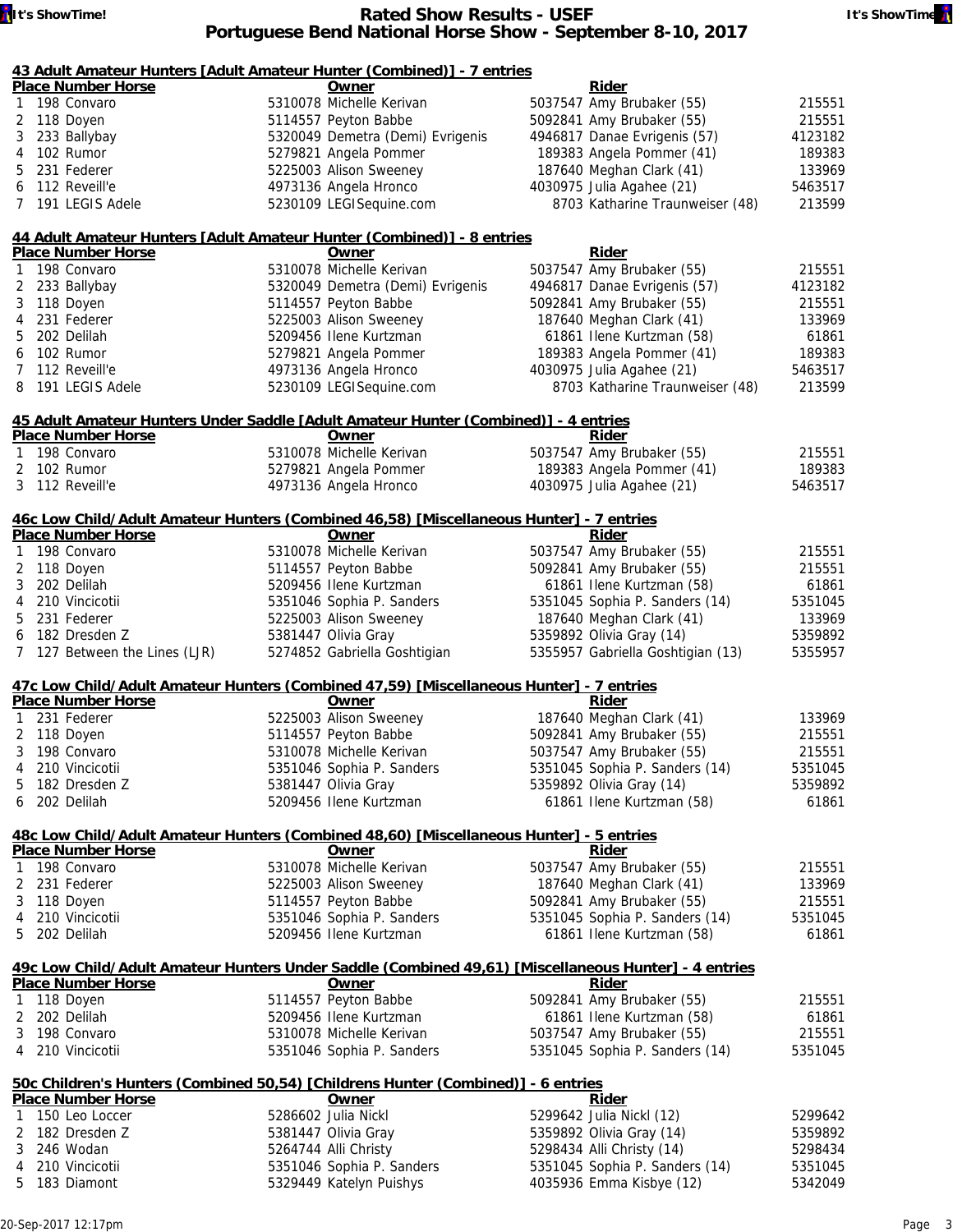#### **It's ShowTime! Rated Show Results - USEF It's ShowTime! Portuguese Bend National Horse Show - September 8-10, 2017**

|                | 51c Children's Hunters (Combined 51,55) [Childrens Hunter (Combined)] - 6 entries              |         |                              |                                   |         |
|----------------|------------------------------------------------------------------------------------------------|---------|------------------------------|-----------------------------------|---------|
|                | <b>Place Number Horse</b>                                                                      |         | Owner                        | Rider                             |         |
| $\mathbf{1}$   | 210 Vincicotii                                                                                 |         | 5351046 Sophia P. Sanders    | 5351045 Sophia P. Sanders (14)    | 5351045 |
|                | 2 150 Leo Loccer                                                                               |         | 5286602 Julia Nickl          | 5299642 Julia Nickl (12)          | 5299642 |
| 3              | 182 Dresden Z                                                                                  |         | 5381447 Olivia Gray          | 5359892 Olivia Gray (14)          | 5359892 |
| 4              | 246 Wodan                                                                                      |         | 5264744 Alli Christy         | 5298434 Alli Christy (14)         | 5298434 |
|                | 5 183 Diamont                                                                                  |         | 5329449 Katelyn Puishys      | 4035936 Emma Kisbye (12)          | 5342049 |
|                | 52c Children's Hunters (Combined 52,56) [Childrens Hunter (Combined)] - 4 entries              |         |                              |                                   |         |
|                | <b>Place Number Horse</b>                                                                      |         | Owner                        | Rider                             |         |
| $\mathbf{1}$   | 210 Vincicotii                                                                                 |         | 5351046 Sophia P. Sanders    | 5351045 Sophia P. Sanders (14)    | 5351045 |
|                | 2 182 Dresden Z                                                                                |         | 5381447 Olivia Gray          | 5359892 Olivia Gray (14)          | 5359892 |
|                | 3 246 Wodan                                                                                    |         | 5264744 Alli Christy         | 5298434 Alli Christy (14)         | 5298434 |
|                | 4 150 Leo Loccer                                                                               |         | 5286602 Julia Nickl          | 5299642 Julia Nickl (12)          | 5299642 |
|                | 53c Children's Hunters Under Saddle (Combined 53,57) [Childrens Hunter (Combined)] - 2 entries |         |                              |                                   |         |
|                | <b>Place Number Horse</b>                                                                      |         | Owner                        | Rider                             |         |
| 1              | 182 Dresden Z                                                                                  |         | 5381447 Olivia Gray          | 5359892 Olivia Gray (14)          | 5359892 |
|                | 2 210 Vincicotii                                                                               |         | 5351046 Sophia P. Sanders    | 5351045 Sophia P. Sanders (14)    | 5351045 |
|                | 62 Restricted Children's/Adult Hunters [Miscellaneous Hunter] - 7 entries                      |         |                              |                                   |         |
|                | <b>Place Number Horse</b>                                                                      |         | Owner                        | <b>Rider</b>                      |         |
| 1              | 208 Goodness                                                                                   |         | 5451616 Arte Kosar           | 5440844 Arte Kosar (14)           | 5440844 |
|                | 2 203 DiLana                                                                                   |         | 5372164 Samantha Chelf       | 5269835 Samantha Chelf (13)       | 5269835 |
| 3              | 127 Between the Lines (LJR)                                                                    |         | 5274852 Gabriella Goshtigian | 5355957 Gabriella Goshtigian (13) | 5355957 |
| 4              | 244 Jepetto                                                                                    |         | 5391573 Chloe Martin         | 5383317 Chloe Martin (14)         | 5383317 |
| 5              | 201 Cassini V                                                                                  |         | 5375915 Ilene Kurtzman       | 61861 Ilene Kurtzman (58)         | 61861   |
| 6              | 242 Couer D' Avion                                                                             |         | 5234534 SIG International    | 5031134 Nana Soejima (15)         | 5234531 |
|                | 7 186 SIG Luke Skywalker S                                                                     |         | 5232012 SIG International    | 5031134 Naru Soejima (15)         | 5416456 |
|                |                                                                                                |         |                              |                                   |         |
|                | 63 Restricted Children's/Adult Hunters [Miscellaneous Hunter] - 7 entries                      |         |                              |                                   |         |
|                | <b>Place Number Horse</b>                                                                      |         | Owner                        | <b>Rider</b>                      |         |
| $\mathbf{1}$   | 203 DiLana                                                                                     |         | 5372164 Samantha Chelf       | 5269835 Samantha Chelf (13)       | 5269835 |
|                | 2 127 Between the Lines (LJR)                                                                  |         | 5274852 Gabriella Goshtigian | 5355957 Gabriella Goshtigian (13) | 5355957 |
| 3              | 208 Goodness                                                                                   |         | 5451616 Arte Kosar           | 5440844 Arte Kosar (14)           | 5440844 |
| 4              | 242 Couer D' Avion                                                                             |         | 5234534 SIG International    | 5031134 Nana Soejima (15)         | 5234531 |
| 5              | 186 SIG Luke Skywalker S                                                                       |         | 5232012 SIG International    | 5031134 Naru Soejima (15)         | 5416456 |
| 6              | 244 Jepetto                                                                                    |         | 5391573 Chloe Martin         | 5383317 Chloe Martin (14)         | 5383317 |
|                | 64 Restricted Children's/Adult Hunters [Miscellaneous Hunter] - 7 entries                      |         |                              |                                   |         |
|                | <b>Place Number Horse</b>                                                                      |         | Owner                        | Rider                             |         |
|                | 1 127 Between the Lines (LJR)                                                                  |         | 5274852 Gabriella Goshtigian | 5355957 Gabriella Goshtigian (13) | 5355957 |
| 2              | 201 Cassini V                                                                                  |         | 5375915 Ilene Kurtzman       | 61861 Ilene Kurtzman (58)         | 61861   |
| 3              | 208 Goodness                                                                                   |         | 5451616 Arte Kosar           | 5440844 Arte Kosar (14)           | 5440844 |
| 4              | 244 Jepetto                                                                                    |         | 5391573 Chloe Martin         | 5383317 Chloe Martin (14)         | 5383317 |
| 5              | 242 Couer D' Avion                                                                             |         | 5234534 SIG International    | 5031134 Nana Soejima (15)         | 5234531 |
| 6              | 203 DiLana                                                                                     |         | 5372164 Samantha Chelf       | 5269835 Samantha Chelf (13)       | 5269835 |
| 7              | 186 SIG Luke Skywalker S                                                                       |         | 5232012 SIG International    | 5031134 Naru Soejima (15)         | 5416456 |
|                | 65 Restricted Children's Adult Equitation O/F [Miscellaneous Hunter] - 7 entries               |         |                              |                                   |         |
|                | <b>Place Number Rider</b>                                                                      |         |                              |                                   |         |
| 1              | 203 Samantha Chelf (13)                                                                        | 5269835 |                              |                                   |         |
|                | 2 244 Chloe Martin (14)                                                                        | 5383317 |                              |                                   |         |
| 3              | 127 Gabriella Goshtigian (13)                                                                  | 5355957 |                              |                                   |         |
| 4              | 208 Arte Kosar (14)                                                                            | 5440844 |                              |                                   |         |
| 5              | 201 Ilene Kurtzman (58)                                                                        | 61861   |                              |                                   |         |
| 6              | 186 Naru Soejima (15)                                                                          | 5416456 |                              |                                   |         |
|                | 66 Restricted Children's/Adult Hunters U/S [Miscellaneous Hunter] - 7 entries                  |         |                              |                                   |         |
|                | <b>Place Number Horse</b>                                                                      |         | Owner                        | Rider                             |         |
| 1              | 203 DiLana                                                                                     |         | 5372164 Samantha Chelf       | 5269835 Samantha Chelf (13)       | 5269835 |
| 2              | 201 Cassini V                                                                                  |         | 5375915 Ilene Kurtzman       | 61861 Ilene Kurtzman (58)         | 61861   |
| 3              | 127 Between the Lines (LJR)                                                                    |         | 5274852 Gabriella Goshtigian | 5355957 Gabriella Goshtigian (13) | 5355957 |
| 4              | 244 Jepetto                                                                                    |         | 5391573 Chloe Martin         | 5383317 Chloe Martin (14)         | 5383317 |
| 5              | 186 SIG Luke Skywalker S                                                                       |         | 5232012 SIG International    | 5031134 Naru Soejima (15)         | 5416456 |
| 6              | 242 Couer D' Avion                                                                             |         | 5234534 SIG International    | 5031134 Nana Soejima (15)         | 5234531 |
| $\overline{7}$ | 208 Goodness                                                                                   |         | 5451616 Arte Kosar           | 5440844 Arte Kosar (14)           | 5440844 |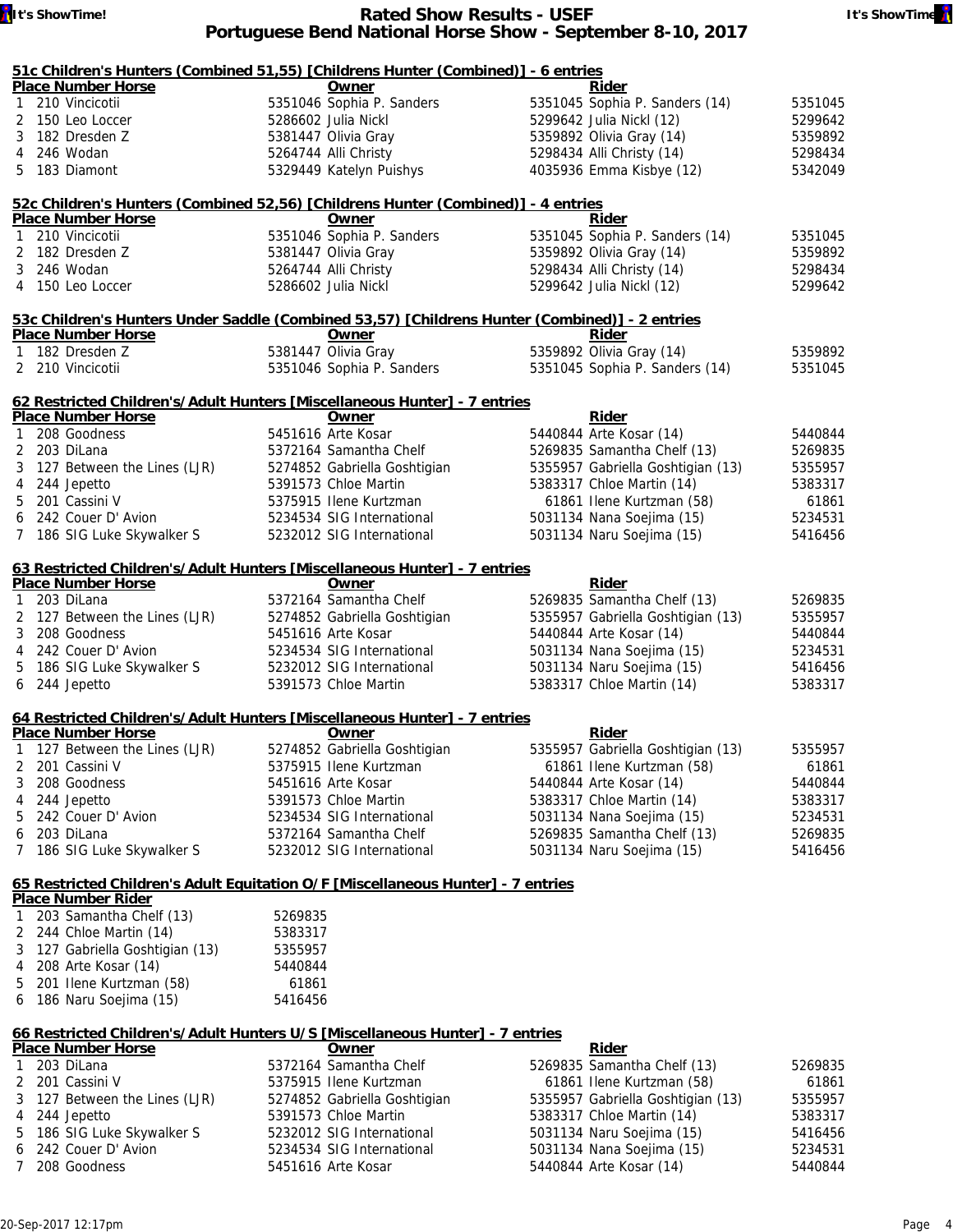#### **67 Restricted Children's/Adult Equitation Flat [Miscellaneous Hunter] - 5 entries Place Number Rider** 1 127 Gabriella Goshtigian (13) 5355957 2 203 Samantha Chelf (13) 5269835 3 244 Chloe Martin (14) 5383317 4 242 Nana Soejima (15) 5234531 5 208 Arte Kosar (14) 5440844 6 186 Naru Soejima (15) 5416456 **68 Opportunity Schooling Hunter Graduated Heights [Miscellaneous Hunter] - 4 entries Place Number Horse Community Community Community Community Community Community Community Community Community Rider** 1 207 Strawberry Shortcake exempt Emma Post 5396138 Emma Post (10) 5396138 2 104 Titan (MED) exempt Laura Hannink 291968 Eva Elhincll () exempt 3 209 Elvenstar Reliance 4885921 Elvenstar 4101885 Siena Giacoma () exempt **69 Opportunity Green Rider Equitation Flat [Opportunity Classes Open] - 1 entries Place Number Horse Community Owner** 1 229 Galina 5466653 Lauren McMahon 5410328 Lauren McMahon (16) 5410328 **70 Opportunity Green Rider Equitation O/F [Opportunity Classes Open] - 1 entries Place Number Horse Community** 1 229 Galina 5466653 Lauren McMahon 5410328 Lauren McMahon (16) 5410328 **74 Opportunity Short/Long/Rusty Stirrup Equitation O/F [Opportunity Classes Open] - 4 entries Place Number Horse Company of Company Company Place Company Rider** 1 207 Strawberry Shortcake exempt Emma Post 5396138 Emma Post (10) 5396138 2 104 Titan (MED) exempt Laura Hannink 291968 Eva Elhincll () exempt 3 209 Elvenstar Reliance 4885921 Elvenstar 4101885 Siena Giacoma () exempt 4 204 Regal exempt Holly Taylor 5478513 Holly Taylor (10) 5478513 **75 Opportunity Short/Long/Rusty Stirrup Hunters [Opportunity Classes Open] - 4 entries Place Number Horse Community Community Community Community Community Community Community Community Community Community Rider** 1 104 Titan (MED) exempt Laura Hannink 291968 Eva Elhincll () exempt 2 207 Strawberry Shortcake exempt Emma Post 5396138 Emma Post (10) 5396138 3 209 Elvenstar Reliance 4885921 Elvenstar 4101885 Siena Giacoma () exempt 4 204 Regal exempt Holly Taylor 5478513 Holly Taylor (10) 5478513 **76 Opportunity Short/Long/Rusty Stirrup Hunters [Opportunity Classes Open] - 4 entries Place Number Horse Community Community Community Community Community Community Community Community Community Community Rider** 1 204 Regal exempt Holly Taylor 5478513 Holly Taylor (10) 5478513 2 207 Strawberry Shortcake exempt Emma Post 5396138 Emma Post (10) 5396138 3 209 Elvenstar Reliance 4885921 Elvenstar 4101885 Siena Giacoma () exempt 4 104 Titan (MED) exempt Laura Hannink 291968 Eva Elhincll () exempt **77 Opportunity Short/Long/Rusty Stirrup Hunters Under Saddle [Opportunity Classes Open] - 4 entries Place Number Horse Community Community Community Community Community Community Community Community Community Community Rider** 1 209 Elvenstar Reliance 4885921 Elvenstar 4101885 Siena Giacoma () exempt 2 207 Strawberry Shortcake exempt Emma Post 5396138 Emma Post (10) 5396138 3 104 Titan (MED) exempt Laura Hannink 291968 Eva Elhincll () exempt 4 204 Regal **Exempt Holly Taylor 19478513 Holly Taylor** 5478513 Holly Taylor (10) 5478513 **78 Opportunity Short/Long/Rusty Stirrup Equitation Flat [Opportunity Classes Open] - 4 entries Place Number Horse Community Community Community Community Community Community Community Community Community Community Rider** 1 207 Strawberry Shortcake exempt Emma Post 5396138 Emma Post (10) 5396138 2 204 Regal **Exempt Holly Taylor** 65478513 Holly Taylor (10) 5478513 3 209 Elvenstar Reliance 4885921 Elvenstar 4101885 Siena Giacoma () exempt 4 104 Titan (MED) exempt Laura Hannink 291968 Eva Elhincll () exempt **79 Walk Trot Pleasure [Walk-Trot Exempted Classes] - 6 entries Place Number Horse COMPANY COMPANY COMPANY COMPANY Rider** 1 187 Texan (LRG) 5193225 Amy Eynon 5376302 Chloe Eynon (6) exempt 2 243 Well Said exempt Furth Bonomi Farm Llc exempt Gillian Armstrong () exempt 3 206 Raven 5469642 Hudsyn Toppenberg 5469641 Hudsyn Toppenberg (8) 5469641 4 247 Cinnamon exempt Kim Guichard exempt Emily Guichard () exempt 5 220 Little Red Riding Hood 5266125 Nicole Husky 4009622 Sophia Cotter (16) exempt 6 219 Silver Beauty exempt Portugese Bend Riding Club 5413264 Danielle Fizulich () exempt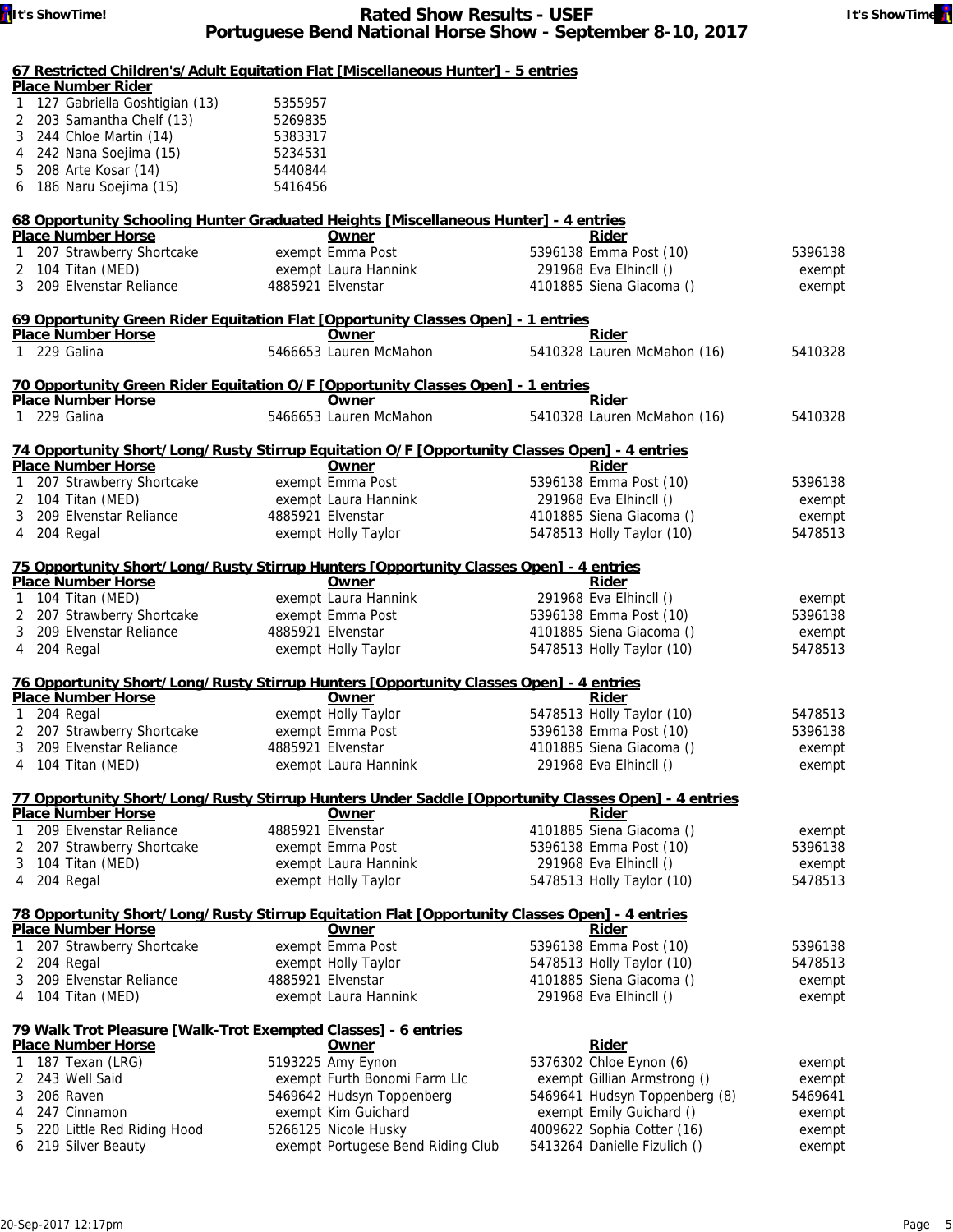### **80 Walk Trot Equitation (flat) [Walk-Trot Exempted Classes] - 6 entries**

| <b>Place Number Horse</b>    | Owner                             | Rider                         |         |
|------------------------------|-----------------------------------|-------------------------------|---------|
| 1 206 Raven                  | 5469642 Hudsyn Toppenberg         | 5469641 Hudsyn Toppenberg (8) | 5469641 |
| 2 243 Well Said              | exempt Furth Bonomi Farm Llc      | exempt Gillian Armstrong ()   | exempt  |
| 3 247 Cinnamon               | exempt Kim Guichard               | exempt Emily Guichard ()      | exempt  |
| 4 219 Silver Beauty          | exempt Portugese Bend Riding Club | 5413264 Danielle Fizulich ()  | exempt  |
| 5 187 Texan (LRG)            | 5193225 Amy Eynon                 | 5376302 Chloe Eynon (6)       | exempt  |
| 6 220 Little Red Riding Hood | 5266125 Nicole Husky              | 4009622 Sophia Cotter (16)    | exempt  |

#### **81 Walk Trot Hunter U/S [Walk-Trot Exempted Classes] - 6 entries Place Number Horse Community Community Community Property Rider**

| <u>Place number Horse</u>    | owner                             | <b>Riger</b>                  |         |
|------------------------------|-----------------------------------|-------------------------------|---------|
| 1 243 Well Said              | exempt Furth Bonomi Farm Llc      | exempt Gillian Armstrong ()   | exempt  |
| 2 187 Texan (LRG)            | 5193225 Amy Eynon                 | 5376302 Chloe Eynon (6)       | exempt  |
| 3 206 Raven                  | 5469642 Hudsyn Toppenberg         | 5469641 Hudsyn Toppenberg (8) | 5469641 |
| 4 247 Cinnamon               | exempt Kim Guichard               | exempt Emily Guichard ()      | exempt  |
| 5 220 Little Red Riding Hood | 5266125 Nicole Husky              | 4009622 Sophia Cotter (16)    | exempt  |
| 6 219 Silver Beauty          | exempt Portugese Bend Riding Club | 5413264 Danielle Fizulich ()  | exempt  |
|                              |                                   |                               |         |

#### **82 Walk Trot Equitation Over Rails [Walk-Trot Exempted Classes] - 6 entries**

| <b>Place Number Horse</b>    | Owner                             | Rider                         |         |
|------------------------------|-----------------------------------|-------------------------------|---------|
| 1 243 Well Said              | exempt Furth Bonomi Farm Llc      | exempt Gillian Armstrong ()   | exempt  |
| 2 206 Raven                  | 5469642 Hudsyn Toppenberg         | 5469641 Hudsyn Toppenberg (8) | 5469641 |
| 3 219 Silver Beauty          | exempt Portugese Bend Riding Club | 5413264 Danielle Fizulich ()  | exempt  |
| 4 247 Cinnamon               | exempt Kim Guichard               | exempt Emily Guichard ()      | exempt  |
| 5 220 Little Red Riding Hood | 5266125 Nicole Husky              | 4009622 Sophia Cotter (16)    | exempt  |
| 6 187 Texan (LRG)            | 5193225 Amy Eynon                 | 5376302 Chloe Eynon (6)       | exempt  |

#### **83 .75m Hopeful Jumper [Miscellaneous Jumper] - 8 entries**

| <b>Place Number Horse</b>  | Owner                     | Rider                          |         |
|----------------------------|---------------------------|--------------------------------|---------|
| 1 218 Miami Ink            | 5441874 Jen Hannink       | 60417 Britney Nucci ()         |         |
| 2 107 Pele                 | 5359182 Laura Hannink     | 291968 Matthew Drobny (26)     | 5411339 |
| 3 185 Karino               | 5274724 Kylie Lewis       | Maria Pacifico (16)            | 5205382 |
| 4 109 Linus                | applied Calista Yun       | 5371811 Calista Yun (9)        | 5371811 |
| 5 216 Choco Brownie        | 5468554 Chloe Bell-Wilson | 5027271 Chloe Bell-Wilson (24) | 5027271 |
| 6 184 Constant             | 5302622 Hannah Klain      | 5413678 Hannah Klain (18)      | 5413678 |
| 7 112 Reveill'e            | 4973136 Angela Hronco     | 4030975 Julia Agahee (21)      | 5463517 |
| 8 186 SIG Luke Skywalker S | 5232012 SIG International | 5031134 Naru Soejima (15)      | 5416456 |

#### **84 .85m-.95m Schooling Jumper [Miscellaneous Jumper] - 8 entries**

| Owner                                                                                                                                                          | Rider                          |         |
|----------------------------------------------------------------------------------------------------------------------------------------------------------------|--------------------------------|---------|
| 5274724 Kylie Lewis                                                                                                                                            | Maria Pacifico (16)            | 5205382 |
| 5466653 Lauren McMahon                                                                                                                                         | 5410328 Lauren McMahon (16)    | 5410328 |
| 5359182 Laura Hannink                                                                                                                                          | 291968 Matthew Drobny (26)     | 5411339 |
| 5329449 Katelyn Puishys                                                                                                                                        | 4035936 Emma Kisbye (12)       | 5342049 |
| 5361264 Chloe Bell-Wilson                                                                                                                                      | 5027271 Chloe Bell-Wilson (24) | 5027271 |
| 4973136 Angela Hronco                                                                                                                                          | 4030975 Julia Agahee (21)      | 5463517 |
| applied Calista Yun                                                                                                                                            | 5371811 Calista Yun (9)        | 5371811 |
| 5441874 Jen Hannink                                                                                                                                            | 60417 Britney Nucci ()         |         |
| <b>Place Number Horse</b><br>1 185 Karino<br>2 229 Galina<br>3 107 Pele<br>4 183 Diamont<br>5 214 MYkroft<br>6 112 Reveill'e<br>7 109 Linus<br>8 218 Miami Ink |                                |         |

## **85 1.0m Training Jumper [Miscellaneous Jumper] - 4 entries**

| 5382447 |
|---------|
| 5342049 |
| 5410328 |
| 5205382 |
|         |

#### **86 1.10m Open Jumpers [Miscellaneous Jumper] - 2 entries Place Number Horse Community Community Community Community Community Community Community Community Rider**

| <u> Have Hannon Horse</u> | $\frac{1}{2}$            |                               |         |
|---------------------------|--------------------------|-------------------------------|---------|
| 1 184 Constant            | 5302622 Hannah Klain     | 5413678 Angela Hronco (40)    | 4030975 |
| 2 110 Veltimo             | 5396021 Daniela Trnavsky | 5382447 Daniela Trnavsky (16) | 5382447 |

#### **87 1.20m Open Jumpers [Miscellaneous Jumper] - 4 entries Place Number Horse Owner Rider**

| Place inditional motive | uwuu                              | <b>RIUCI</b>                     |         |
|-------------------------|-----------------------------------|----------------------------------|---------|
| 1 228 B-cleo            | 5355908 Karen Van Der Burgh       | 5355014 Karen Van Der Burgh (34) | 5355014 |
| 2 142 Eranka B          | 5346087 Dayle Fischer             | 5007185 Katie Browne (15)        | 5063685 |
| 3 176 Contapo           | 5394168 Georgy Maskrey-Segesman   | 175681 Maria Pacifico (16)       | 5205382 |
| 4 213 Eliana            | 5453291 Champion Technology Group | 5223356 Sarah Abdi (23)          | 4531141 |
|                         |                                   |                                  |         |

| 291968 Matthew Drobny (26)     | 5411339 |
|--------------------------------|---------|
| Maria Pacifico (16)            | 5205382 |
| 5371811 Calista Yun (9)        | 5371811 |
| 5027271 Chloe Bell-Wilson (24) | 502727  |
| 5413678 Hannah Klain (18)      | 5413678 |
| 4030975 Julia Agahee (21)      | 5463517 |
| 5031134 Naru Soejima (15)      | 5416456 |
|                                |         |
|                                |         |
| n:                             |         |

| <b>RIUCI</b>               |
|----------------------------|
| 3678 Angela Hronco (40)    |
| 2447 Daniela Trnavsky (16) |

|  | .                                |         |
|--|----------------------------------|---------|
|  | 5355014 Karen Van Der Burgh (34) | 535501  |
|  | 5007185 Katie Browne (15)        | 506368  |
|  | 175681 Maria Pacifico (16)       | 5205382 |
|  | 5223356 Sarah Abdi (23)          | 453114  |
|  |                                  |         |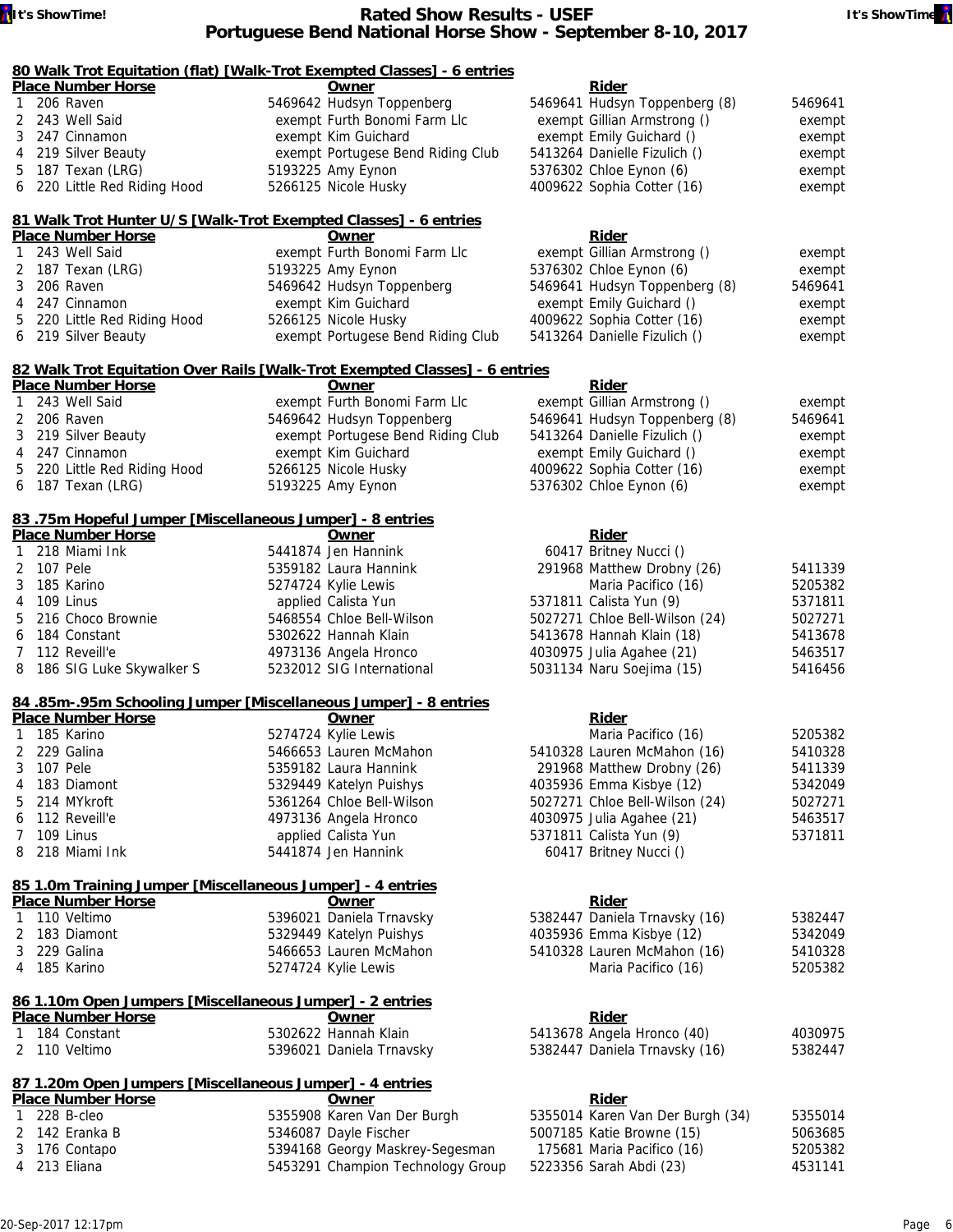

| It's ShowTime!                                                  | <b>Rated Show Results - USEF</b>                                                                     |                                 | It's ShowTime   |
|-----------------------------------------------------------------|------------------------------------------------------------------------------------------------------|---------------------------------|-----------------|
|                                                                 | Portuguese Bend National Horse Show - September 8-10, 2017                                           |                                 |                 |
|                                                                 |                                                                                                      |                                 |                 |
| <b>Place Number Horse</b>                                       | 88 Low Children's/Adult Amateur Jumpers [Miscellaneous Jumper] - 3 entries<br>Owner                  | Rider                           |                 |
| 110 Veltimo                                                     | 5396021 Daniela Trnavsky                                                                             | 5382447 Daniela Trnavsky (16)   | 5382447         |
| 214 MYkroft<br>2                                                | 5361264 Chloe Bell-Wilson                                                                            | 5027271 Chloe Bell-Wilson (24)  | 5027271         |
| 3 191 LEGIS Adele                                               | 5230109 LEGISequine.com                                                                              | 8703 Katharine Traunweiser (48) | 213599          |
|                                                                 | 89 Children's/Adult Amateur Jumpers [Childrens Jumper] - 1 entries                                   |                                 |                 |
| <b>Place Number Horse</b>                                       | Owner                                                                                                | Rider                           |                 |
| 1 213 Eliana                                                    | 5453291 Champion Technology Group                                                                    | 5223356 Sarah Abdi (23)         | 4531141         |
|                                                                 | 91c Low Junior/Low Am Jumpers (Combined 91,93) [1.30M/1.35M Junior/Amateur Owner Jumper] - 2 entries |                                 |                 |
| <b>Place Number Horse</b>                                       | <u>Owner</u>                                                                                         | <b>Rider</b>                    | <b>MoneyWon</b> |
| 190 LEGIS Air<br>1                                              | 5385166 LEGISequine.com                                                                              | 8703 Marnye Langer (52)         | 51888<br>111.00 |
| 2 189 LEGIS Light My Fire                                       | 5414402 LEGISequine.com                                                                              | 8703 Marnye Langer (52)         | 92.50<br>51888  |
|                                                                 | 95c Equitation Flat 13 & Un (Combined 95,94) [Combined Children/Junior] - 14 entries                 |                                 |                 |
| <b>Place Number Rider</b>                                       |                                                                                                      |                                 |                 |
| 254 Devyn Stringfellow (13)                                     | 5358671                                                                                              |                                 |                 |
| 2 136 Parker Cliff (11)                                         | 5299890                                                                                              |                                 |                 |
| 241 Brooke Mostman (12)<br>3                                    | 5199291                                                                                              |                                 |                 |
| 120 Sophie Bluhm (13)<br>4                                      | 5377404                                                                                              |                                 |                 |
| 236 Sophia Silveira (13)<br>5                                   | 5148270                                                                                              |                                 |                 |
| 169 Reeve Sykes (13)                                            | 5197891                                                                                              |                                 |                 |
| 151 Sienna Gustafson (12)                                       | 5303569                                                                                              |                                 |                 |
| 141 Nicole Mcmillion (12)                                       | 5276012                                                                                              |                                 |                 |
| 96 Equitation Flat 14-15 [Combined Children/Junior] - 6 entries |                                                                                                      |                                 |                 |
| <b>Place Number Rider</b>                                       |                                                                                                      |                                 |                 |
| 103 Sophia P. Sanders (14)                                      | 5351045                                                                                              |                                 |                 |
| 210 Sophia P. Sanders (14)<br>2                                 | 5351045                                                                                              |                                 |                 |
| 182 Olivia Gray (14)<br>3                                       | 5359892                                                                                              |                                 |                 |
| 246 Alli Christy (14)<br>4                                      | 5298434                                                                                              |                                 |                 |
| 244 Chloe Martin (14)                                           | 5383317                                                                                              |                                 |                 |
| 208 Arte Kosar (14)                                             | 5440844                                                                                              |                                 |                 |
|                                                                 | 97c Equitation Flat 16 & Over (Combined 97,98) [Combined Children/Junior] - 2 entries                |                                 |                 |
| <b>Place Number Rider</b>                                       |                                                                                                      |                                 |                 |
| 198 Amy Brubaker (55)<br>1                                      | 215551                                                                                               |                                 |                 |
| 2 102 Angela Pommer (41)                                        | 189383                                                                                               |                                 |                 |
|                                                                 | 99c Equitation Over Fences 17 & Under (Combined 99,100) [Combined Children/Junior] - 45 entries      |                                 |                 |
| <b>Place Number Rider</b>                                       |                                                                                                      |                                 |                 |
| 251 Breanna Bunevacz (13)                                       | 5250165                                                                                              |                                 |                 |
| 221 Andie Aviv (12)<br>1                                        | 5335536                                                                                              |                                 |                 |
| 2 156 Emma Raith (14)                                           | 5257967                                                                                              |                                 |                 |
| 144 Aya Clear (13)<br>2                                         | 5223981                                                                                              |                                 |                 |
| 137 Alexa Leong (12)<br>3                                       | 5213839                                                                                              |                                 |                 |
| 103 Sophia Sanders (14)<br>3                                    | 5301284                                                                                              |                                 |                 |
| 134 Emma Symon (12)<br>4                                        | 5330176                                                                                              |                                 |                 |
| 254 Devyn Stringfellow (13)<br>4                                | 5358671                                                                                              |                                 |                 |
| 154 Stella Buckingham (12)<br>5                                 | 5173465                                                                                              |                                 |                 |
| 106 Skylar Wireman (12)<br>5                                    | 5205199                                                                                              |                                 |                 |

## 6 151 Sienna Gustafson (12) 5303569

6 139 Avery Glynn (11) 5044830 7 141 Nicole Mcmillion (12) 5276012 7 192 Juliette Joseph (14) 5285158 8 223 Fiona Sewell (13)

8 135 Clea Caddell (12) 5300695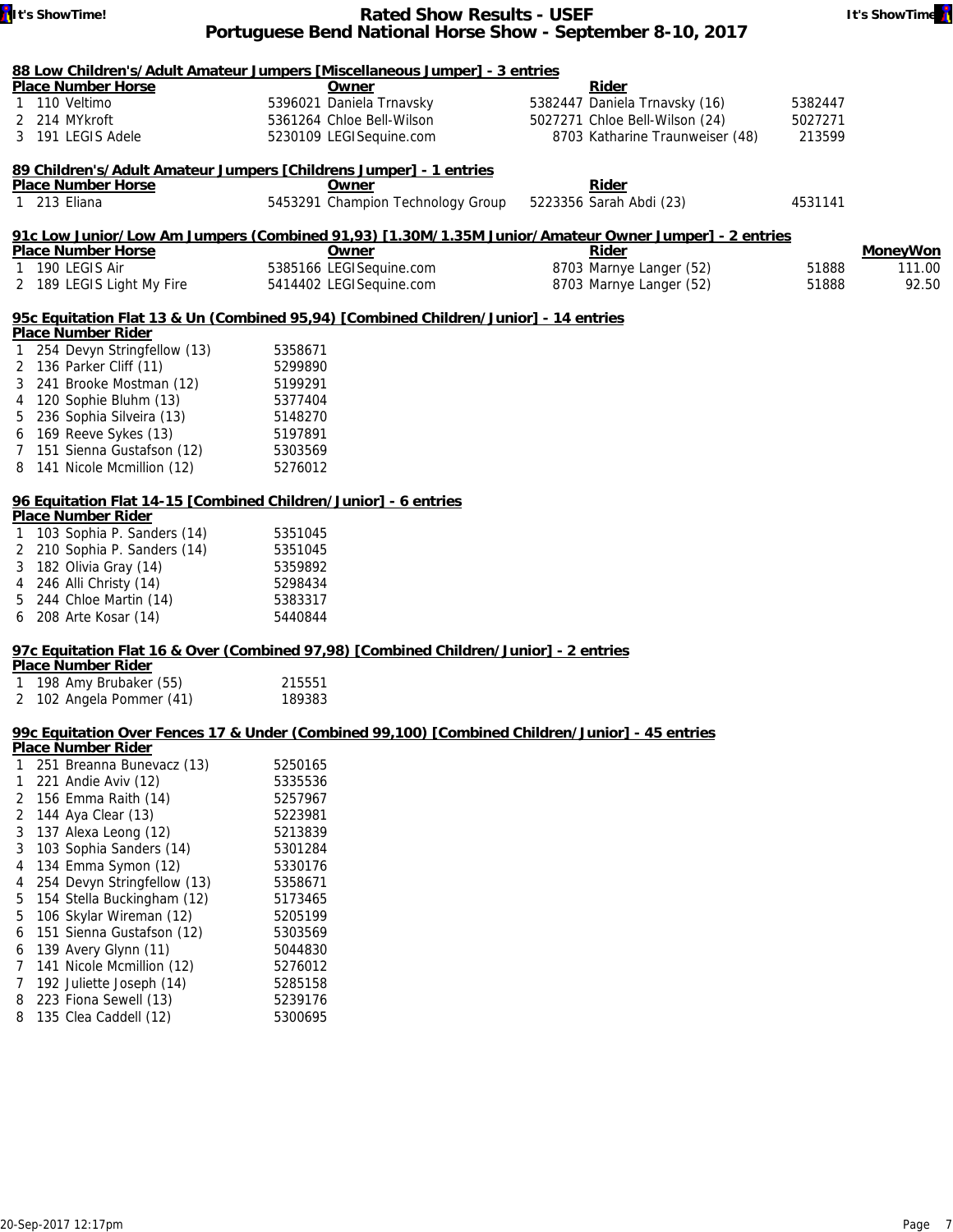## **101 Equitation Over Fences 18 & Over [Combined Children/Junior] - 14 entries**

| <b>Place Number Rider</b>   |         |
|-----------------------------|---------|
| 1 155 Renee Rodda (39)      | 5214555 |
| 2 245 Lauren Morlock (35)   | 199400  |
| 3 198 Amy Brubaker (55)     | 215551  |
| 4 153 Sue Sadlier (51)      | 4014900 |
| 5 146 Courtney Harrell (39) | 133940  |
| 6 138 Alison Heath (42)     | 223795  |
| 7 158 Sara Markham (40)     | 202308  |
| 8 224 Brooke Mansker (47)   | 21074   |

## **104 ASPCA Horsemanship Medal [Combined Children/Junior] - 4 entries**

#### **Place Number Rider**

| 1 234 Clea Caddell (12)   | 5300695 |
|---------------------------|---------|
| 2 105 Skyler Allen (13)   | 5111615 |
| 3 122 Presley Newton (14) | 5286579 |

#### **105c CPHA Jr/Am Hunter Seat Medal (Combined 105,106) [Combined Children/Junior] - 6 entries Place Number Rider**

| Place Number Rider        |         |
|---------------------------|---------|
| 1 134 Emma Symon (12)     | 5330176 |
| 2 139 Avery Glynn (11)    | 5044830 |
| 3 149 Payton Potter (13)  | 5215767 |
| 4 122 Presley Newton (14) | 5286579 |
| 5 135 Clea Caddell (12)   | 5300695 |

## **108 Foxfield Medal [Adult Combined Equitation] - 5 entries**

| Place Number Rider |  |  |  |          |  |
|--------------------|--|--|--|----------|--|
| .                  |  |  |  | $-11/22$ |  |

| 1 199 Juliana Ball (22)          | 4758956 |
|----------------------------------|---------|
| 2 191 Katharine Traunweiser (48) | 213599  |
| 3 146 Courtney Harrell (39)      | 133940  |
| 4 113 Olivia Light (18)          | 5416519 |
| 5 189 Marnye Langer (52)         | 51888   |

# **110 CPHA Foundation Equitation [Combined Children/Junior] - 5 entries**

| <b>Place Number Rider</b>   |         |
|-----------------------------|---------|
| 1 170 Charlotte Murray (14) | 5265973 |
| 2 241 Brooke Mostman (12)   | 5199291 |
| 3 180 Misa Kokka (14)       | 5310216 |
| 4 175 Ava Lakey (14)        | 5330177 |

## **111 CPHA Style of Riding Class [Combined Children/Junior] - 12 entries**

#### **Place Number Rider**

| 1 172 Reeve Sykes (13)        | 5197891 |
|-------------------------------|---------|
| 2 254 Devyn Stringfellow (13) | 5358671 |
| 3 164 Alexandra Farfaras (11) | 5309180 |
| 4 235 Clea Caddell (12)       | 5300695 |
| 5 120 Sophie Bluhm (13)       | 5377404 |
| 6 110 Daniela Trnavsky (16)   | 5382447 |
| 7 157 Hannah Gansert (13)     | 5279025 |
| 8 236 Sophia Silveira (13)    | 5148270 |
|                               |         |

# **112 Modified Medal [Combined Children/Junior] - 8 entries**

|  | <b>Place Number Rider</b>       |         |
|--|---------------------------------|---------|
|  | 1 127 Gabriella Goshtigian (13) | 5355957 |
|  | 2 203 Samantha Chelf (13)       | 5269835 |
|  | 3 208 Arte Kosar (14)           | 5440844 |
|  | 4 229 Lauren McMahon (16)       | 5410328 |
|  | 5 186 Naru Soejima (15)         | 5416456 |
|  | 6 242 Nana Soejima (15)         | 5234531 |
|  | 7 244 Chloe Martin (14)         | 5383317 |

# **114 CPHA Horsemanship Medal [Combined Children/Junior] - 4 entries**

| <b>Place Number Rider</b>       |         |
|---------------------------------|---------|
| 1 127 Gabriella Goshtigian (13) | 5355957 |
| 2 208 Arte Kosar (14)           | 5440844 |
| 3 203 Samantha Chelf (13)       | 5269835 |
| 4 244 Chloe Martin (14)         | 5383317 |
|                                 |         |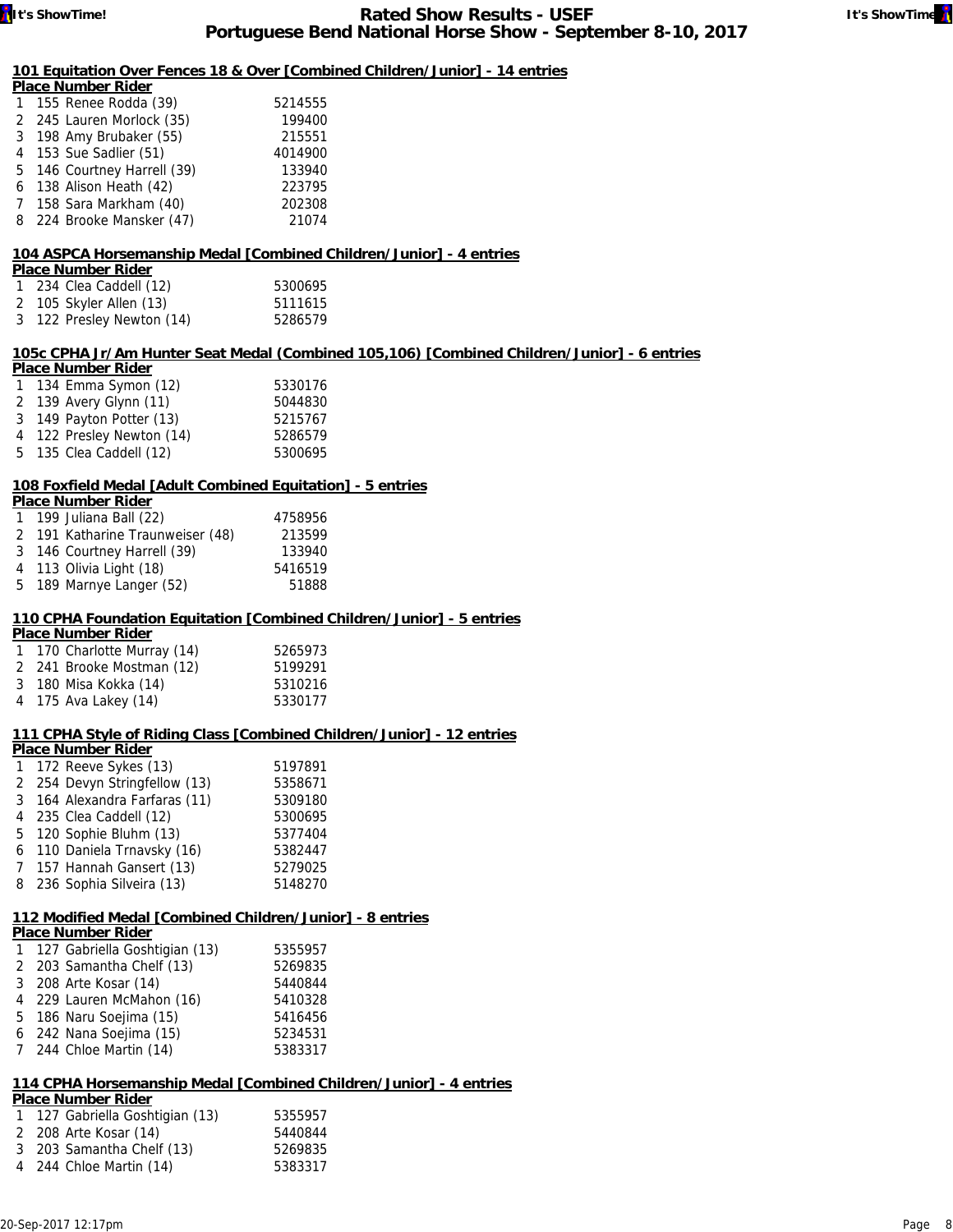## **115 Ariat National Adult Medal [Adult Combined Equitation] - 3 entries**

| <b>Place Number Rider</b>     |         |
|-------------------------------|---------|
| 1 233 Danae Evrigenis (57)    | 4123182 |
| 2 113 Olivia Light (18)       | 5416519 |
| 3 119 Catherine Westling (44) | 314195  |

## **116 THIS National Children's Medal [Combined Children/Junior] - 12 entries**

#### **Place Number Rider**

| 5267630 |
|---------|
| 5299642 |
| 5335536 |
| 5310216 |
| 5330177 |
| 5359892 |
| 5351045 |
| 5320094 |
|         |

## **118 LAHJA Horsemanship Medal [Combined Children/Junior] - 4 entries**

# **Place Number Rider**

| 1 150 Julia Nickl (12)          | 5299642 |
|---------------------------------|---------|
| 2 127 Gabriella Goshtigian (13) | 5355957 |
| 3 182 Olivia Gray (14)          | 5359892 |

## **121 Penelope 2'6" Equitation Classic [Combined Children/Junior] - 8 entries**

| <b>Place Number Rider</b> |                                 |         |  |  |  |
|---------------------------|---------------------------------|---------|--|--|--|
|                           | 203 Samantha Chelf (13)         | 5269835 |  |  |  |
|                           | 2 228 Chloe Beitchman ()        |         |  |  |  |
|                           | 3 208 Arte Kosar (14)           | 5440844 |  |  |  |
|                           | 4 229 Lauren McMahon (16)       | 5410328 |  |  |  |
|                           | 5 242 Nana Soejima (15)         | 5234531 |  |  |  |
|                           | 6 186 Naru Soejima (15)         | 5416456 |  |  |  |
|                           | 7 244 Chloe Martin (14)         | 5383317 |  |  |  |
|                           | 8 127 Gabriella Goshtigian (13) | 5355957 |  |  |  |

## **122 \$500 Windsor Stables Children's-A/A Hunter Classic [Children/Adult Amateur Hunter Combined] - 9 entries**

| <b>Place Number Horse</b> | Owner                            | Rider                          |         | <b>MoneyWon</b> |
|---------------------------|----------------------------------|--------------------------------|---------|-----------------|
| 1 198 Convaro             | 5310078 Michelle Kerivan         | 5037547 Amy Brubaker (55)      | 215551  | 150.00          |
| 2 233 Ballybay            | 5320049 Demetra (Demi) Evrigenis | 4946817 Danae Evrigenis (57)   | 4123182 | 125.00          |
| 3 118 Doyen               | 5114557 Peyton Babbe             | 5092841 Amy Brubaker (55)      | 215551  | 100.00          |
| 4 246 Wodan               | 5264744 Alli Christy             | 5298434 Alli Christy (14)      | 5298434 | 75.00           |
| 5 102 Rumor               | 5279821 Angela Pommer            | 189383 Angela Pommer (41)      | 189383  | 50.00           |
| 6 210 Vincicotii          | 5351046 Sophia P. Sanders        | 5351045 Sophia P. Sanders (14) | 5351045 |                 |
| 7 150 Leo Loccer          | 5286602 Julia Nickl              | 5299642 Julia Nickl (12)       | 5299642 |                 |
| 8 112 Reveill'e           | 4973136 Angela Hronco            | 4030975 Julia Agahee (21)      | 5463517 |                 |
|                           |                                  |                                |         |                 |

| 123 \$2000 Junior/AO Hunter Classic [Miscellaneous Hunter] - 5 entries |                           |                                |         |                 |  |
|------------------------------------------------------------------------|---------------------------|--------------------------------|---------|-----------------|--|
| <b>Place Number Horse</b>                                              | Owner                     | Rider                          |         | <b>MoneyWon</b> |  |
| 1 159 Quentin (LJR)                                                    | 5459377 Charlotte Murray  | 5265973 Charlotte Murray (14)  | 5265973 | 600.00          |  |
| 2 106 Captivated (SJR)                                                 | 5310892 Shayne Wireman    | 104553 Skylar Wireman (12)     | 5205199 | 500.00          |  |
| 3 216 Choco Brownie                                                    | 5468554 Chloe Bell-Wilson | 5027271 Chloe Bell-Wilson (24) | 5027271 | 400.00          |  |
| 4 178 Double Blind (LJR)                                               | 5408225 Denize Borges     | 122299 Ava Lakey (14)          | 5330177 | 300.00          |  |
| 5 217 Alto de Paban (SJR)                                              | 5454517 Niko Goyette      | 5449059 Paige Heany (13)       | 5243501 | 200.00          |  |

## **124 \$2500 Georgia Storm Claessens Memorial Children's-A/A Jumper Classic [Childrens Adult Amateur Jumper (Combined)] - 8**

| entries                   |  |                                   |  |                               |         |          |
|---------------------------|--|-----------------------------------|--|-------------------------------|---------|----------|
| <b>Place Number Horse</b> |  | Owner                             |  | Rider                         |         | MoneyWon |
| 1 213 Eliana              |  | 5453291 Champion Technology Group |  | 5223356 Sarah Abdi (23)       | 4531141 | 750.00   |
| 2 110 Veltimo             |  | 5396021 Daniela Trnavsky          |  | 5382447 Daniela Trnavsky (16) | 5382447 | 550.00   |
| 3 199 Santanita L.S.      |  | 5293515 Tammy Chipko              |  | 190025 Juliana Ball (22)      | 4758956 | 375.00   |
| 4 264 Beirut 'B' (LRG)    |  | 5235511 Georges Bittar            |  | 266110 Amelie Bittar (13)     | 5132877 | 250.00   |
| 5 263 Why Not B           |  | 5337820 Georges Bittar            |  | 266110 Amelie Bittar (13)     | 5132877 | 175.00   |
| 6 262 Cara B              |  | 5353237 Monica Peck               |  | 4792943 Monica Peck (45)      | 4792943 | 150.00   |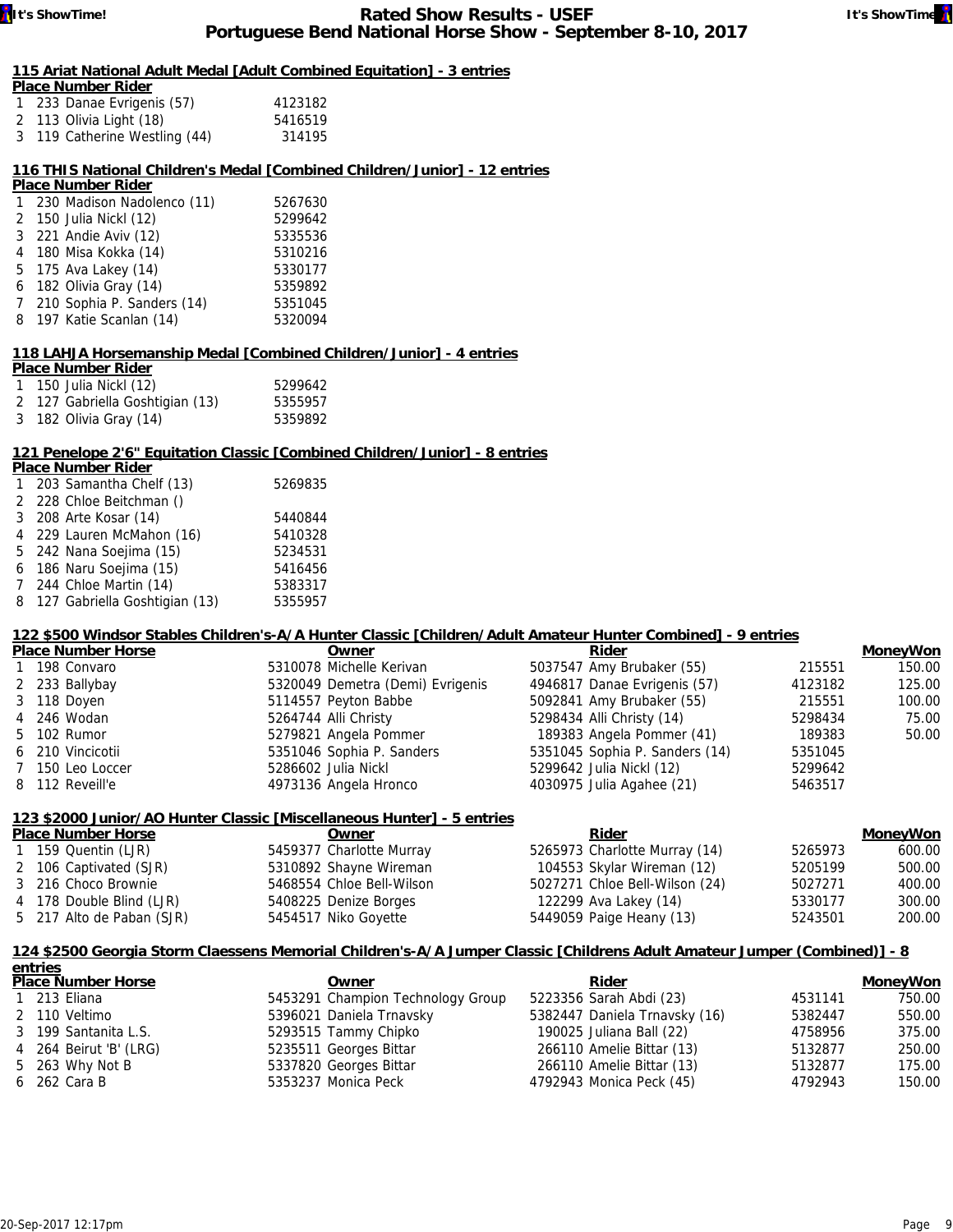- 1 2
- 3
- 4
- 5
- 6
- 7
- 8
- 9 10
- **125 \$5,000 Red Onion Jumper Classic [Miscellaneous Jumper] 19 entries**

| <b>Place Number Horse</b>  |                 | Owner                             | Rider                            |         | <b>MoneyWon</b> |
|----------------------------|-----------------|-----------------------------------|----------------------------------|---------|-----------------|
| 1 262 Cara B               |                 | 5353237 Monica Peck               | 4792943 Alyce Bittar (16)        | 5132876 | 1,500.00        |
| 2 258 Fly 80               | 5392931 Llc Hhz |                                   | 5297189 Rebecca Bruce (29)       | 297023  | 1,100.00        |
| 3 239 Callao               |                 | 5217479 Dylan Laiken              | 5211256 Dylan Laiken (12)        | 5211256 | 800.00          |
| 4 264 Beirut 'B' (LRG)     |                 | 5235511 Georges Bittar            | 266110 Amelie Bittar (13)        | 5132877 | 600.00          |
| 5 257 Dollar Girl          |                 | 5451205 Rebecca Bruce             | 297023 Rebecca Bruce (29)        | 297023  | 500.00          |
| 6 213 Eliana               |                 | 5453291 Champion Technology Group | 5223356 Sarah Abdi (23)          | 4531141 | 500.00          |
| 7 228 B-cleo               |                 | 5355908 Karen Van Der Burgh       | 5355014 Karen Van Der Burgh (34) | 5355014 |                 |
| 8 195 Clavius              |                 | 5474135 Niko Goyette              | 5449059 Niko Goyette (28)        | 5449059 |                 |
| 9 116 Valiant              |                 | 5418761 Eden Monica               | 5309620 Noelle Roberts (30)      | 4789563 |                 |
| 10 189 LEGIS Light My Fire |                 | 5414402 LEGISequine.com           | 8703 Marnye Langer (52)          | 51888   |                 |

## **126 \$10,000 Harman Family Junior/Amateur Owner Jumper Classic [Junior - Amateur Owner Jumper (Combined)] - 10 entries**

| <b>Place Number Horse</b>           | Owner                      | Rider                         |         | <b>MoneyWon</b>                                                                                                                                                                                                                                                                               |
|-------------------------------------|----------------------------|-------------------------------|---------|-----------------------------------------------------------------------------------------------------------------------------------------------------------------------------------------------------------------------------------------------------------------------------------------------|
| 1 190 LEGIS Air                     | 5385166 LEGISequine.com    | 8703 Marnye Langer (52)       | 51888   | 3,000.00                                                                                                                                                                                                                                                                                      |
| 2 142 Eranka B                      | 5346087 Dayle Fischer      | 5007185 Katie Browne (15)     | 5063685 | 2,200.00                                                                                                                                                                                                                                                                                      |
| 3 140 Desteny (LJR)                 | 5440020 Alexandra Murray   | 4936289 Alexandra Murray (21) | 4936289 | 1,600.00                                                                                                                                                                                                                                                                                      |
| 4 179 Nakano Rb                     | 5186698 Cavallo Farms, Llc | 4767611 Caroline Spogli (22)  | 4141251 | 1,200.00                                                                                                                                                                                                                                                                                      |
| 5 239 Callao                        | 5217479 Dylan Laiken       | 5211256 Dylan Laiken (12)     | 5211256 | 1,000.00                                                                                                                                                                                                                                                                                      |
| 6 238 Leonidas                      | 5081020 Mark Cassar        | 222753 Mark Cassar (54)       | 222753  | 1,000.00                                                                                                                                                                                                                                                                                      |
| 7 148 Hertogin Ter Drie Leien (LRG) | 5302587 Alexa Leong        | 5213839 Alexa Leong (12)      | 5213839 |                                                                                                                                                                                                                                                                                               |
| 8 177 Dexceminka                    | 5367365 Danielle Lean      | 5103995 Danielle Lean (17)    | 5103995 |                                                                                                                                                                                                                                                                                               |
| 9 240 Valentina B                   | 5384593 Dylan Laiken       | 5211256 Dylan Laiken (12)     | 5211256 |                                                                                                                                                                                                                                                                                               |
| 10 161 RMF Fara van de Maltahoeve   | 5352522 Alexandra Murray   | 4936289 Alexandra Murray (21) | 4936289 |                                                                                                                                                                                                                                                                                               |
|                                     |                            |                               |         | $\sim$ , $\sim$ , $\sim$ , $\sim$ , $\sim$ , $\sim$ , $\sim$ , $\sim$ , $\sim$ , $\sim$ , $\sim$ , $\sim$ , $\sim$ , $\sim$ , $\sim$ , $\sim$ , $\sim$ , $\sim$ , $\sim$ , $\sim$ , $\sim$ , $\sim$ , $\sim$ , $\sim$ , $\sim$ , $\sim$ , $\sim$ , $\sim$ , $\sim$ , $\sim$ , $\sim$ , $\sim$ |

#### **127 \$15,000 Seahorse Jumper Classic [Miscellaneous Jumper] - 16 entries**

| Owner                                                                                                                                                                                                                                             | Rider                         |         | <b>MoneyWon</b> |
|---------------------------------------------------------------------------------------------------------------------------------------------------------------------------------------------------------------------------------------------------|-------------------------------|---------|-----------------|
| 5217479 Dylan Laiken                                                                                                                                                                                                                              | 5211256 Dylan Laiken (12)     | 5211256 | 4,500.00        |
| ec Kent Scarborough Law Corp                                                                                                                                                                                                                      | ec Katie Taylor (29)          | 309339  | 3,300.00        |
| f Sateri Viksbergs                                                                                                                                                                                                                                | f Jenni Mcallister (47)       | 183044  | 2,400.00        |
| 5186698 Cavallo Farms, Llc                                                                                                                                                                                                                        | 4767611 Caroline Spogli (22)  | 4141251 | 1,800.00        |
| 4938091 Tammy Chipko                                                                                                                                                                                                                              | 190025 Tammy Chipko (50)      | 190025  | 1,500.00        |
| 5367365 Danielle Lean                                                                                                                                                                                                                             | 5103995 Danielle Lean (17)    | 5103995 | 1,500.00        |
| 5292413 Nayel Nassar                                                                                                                                                                                                                              | 5118368 Rebecca Bruce (29)    | 297023  |                 |
| 5440020 Alexandra Murray                                                                                                                                                                                                                          | 4936289 Alexandra Murray (21) | 4936289 |                 |
| 5352522 Alexandra Murray                                                                                                                                                                                                                          | 4936289 Alexandra Murray (21) | 4936289 |                 |
| 5346087 Dayle Fischer                                                                                                                                                                                                                             | 5007185 Katie Browne (15)     | 5063685 |                 |
| <b>Place Number Horse</b><br>1 239 Callao<br>2 255 Baricello<br>3 260 Sweet Chocolate PJ<br>4 179 Nakano Rb<br>5 200 Mini Coupe<br>6 177 Dexceminka<br>7 256 Baraka<br>8 140 Desteny (LJR)<br>9 161 RMF Fara van de Maltahoeve<br>10 142 Eranka B |                               |         |                 |

# **129 Lead Line [Leadline, Exhibition, Games & Races, 4-H, Academy] - 2 entries**

| <b>Place Number Horse</b> | <u> Owner</u>             | <b>Rider</b>              |        |
|---------------------------|---------------------------|---------------------------|--------|
| 1 206 Raven               | 5469642 Hudsyn Toppenberg | 5469641 Olivia Leigh ()   | exempt |
| 1 168 Thin Mint (MED)     | 4869644 Nicole Husky      | 4009622 Arwen Schaffer () | exempt |

## **130 PCHA Horsemanship Finals First Round [Children/Junior 14 & U] - 47 entries**

#### **Place Number Rider**

|              | ו ומטכ ושמוווטכו ולומכו      |         |  |  |  |  |
|--------------|------------------------------|---------|--|--|--|--|
| $\mathbf{1}$ | 251 Breanna Bunevacz (13)    | 5250165 |  |  |  |  |
|              | 2 134 Emma Symon (12)        | 5330176 |  |  |  |  |
|              | 3 154 Stella Buckingham (12) | 5173465 |  |  |  |  |
|              | 4 136 Parker Cliff (11)      | 5299890 |  |  |  |  |
|              | 5 139 Avery Glynn (11)       | 5044830 |  |  |  |  |
|              | 6 103 Sophia Sanders (14)    | 5301284 |  |  |  |  |
|              | 7 175 Ava Lakey (14)         | 5330177 |  |  |  |  |
|              | 8 125 Sophia Silveira (13)   | 5148270 |  |  |  |  |
|              | 9 221 Andie Aviv (12)        | 5335536 |  |  |  |  |
| 10           | 149 Payton Potter (13)       | 5215767 |  |  |  |  |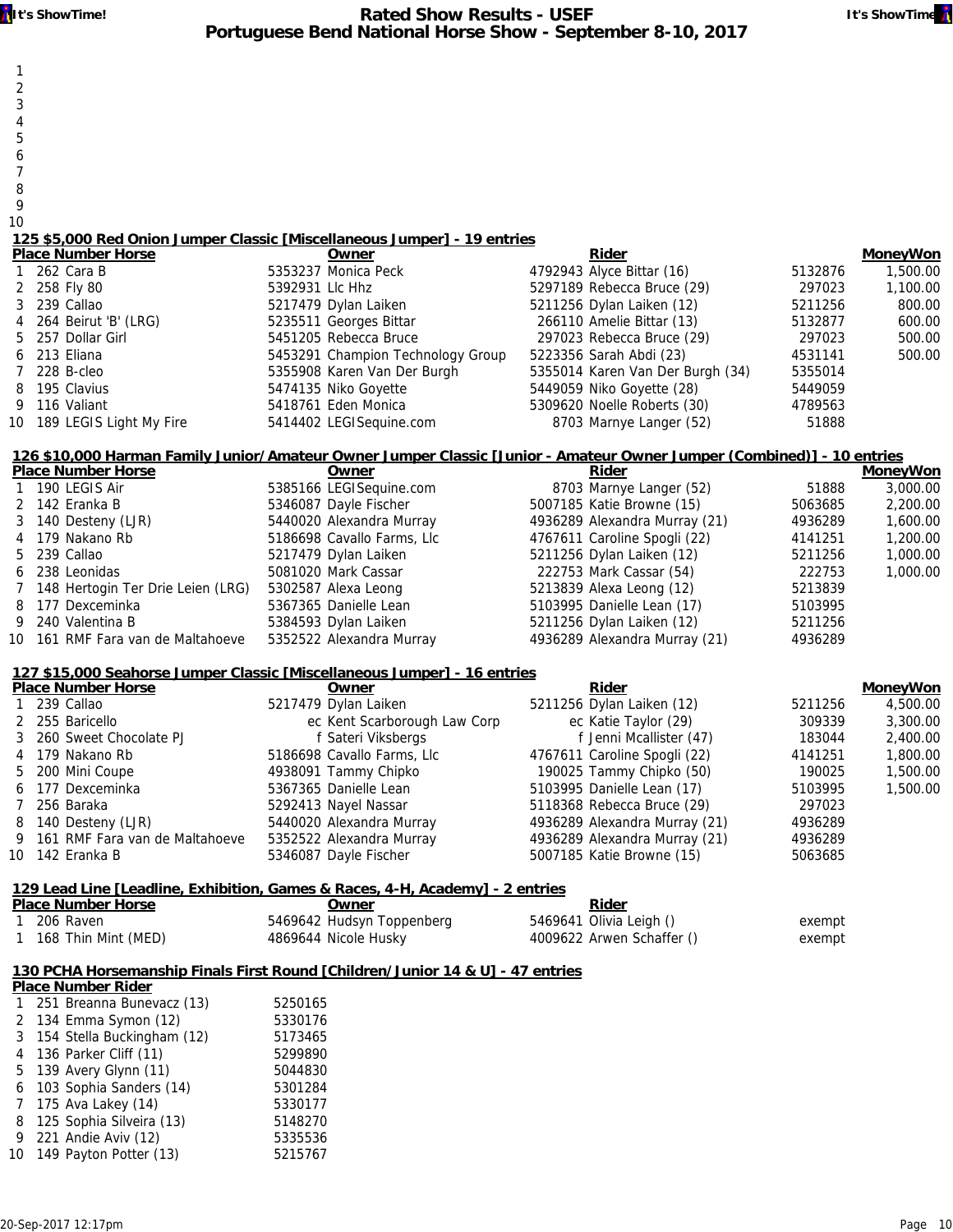

## **130.1 PCHA Horsemanship Finals Round 2 [Children/Junior 14 & U] - 47 entries**

| <b>Place Number Rider</b> |                               |         |  |  |
|---------------------------|-------------------------------|---------|--|--|
|                           | 1 251 Breanna Bunevacz (13)   | 5250165 |  |  |
|                           | 2 134 Emma Symon (12)         | 5330176 |  |  |
|                           | 3 154 Stella Buckingham (12)  | 5173465 |  |  |
|                           | 4 103 Sophia Sanders (14)     | 5301284 |  |  |
|                           | 5 125 Sophia Silveira (13)    | 5148270 |  |  |
|                           | 6 175 Ava Lakey (14)          | 5330177 |  |  |
|                           | 7 149 Payton Potter (13)      | 5215767 |  |  |
|                           | 8 136 Parker Cliff (11)       | 5299890 |  |  |
|                           | 9 221 Andie Aviv (12)         | 5335536 |  |  |
|                           | 10 225 Natalie Templeton (14) | 5226535 |  |  |
|                           |                               |         |  |  |

### **130.2 PCHA Horsemanship Finals Round 3 [Children/Junior 14 & U] - 12 entries**

|              | <b>Place Number Rider</b> |                              |         |  |  |
|--------------|---------------------------|------------------------------|---------|--|--|
| 1            |                           | 251 Breanna Bunevacz (13)    | 5250165 |  |  |
| $\mathbf{2}$ |                           | 103 Sophia Sanders (14)      | 5301284 |  |  |
|              |                           | 3 149 Payton Potter (13)     | 5215767 |  |  |
|              |                           | 4 154 Stella Buckingham (12) | 5173465 |  |  |
|              |                           | 5 136 Parker Cliff (11)      | 5299890 |  |  |
|              |                           | 6 175 Ava Lakey (14)         | 5330177 |  |  |
| 7            |                           | 225 Natalie Templeton (14)   | 5226535 |  |  |
| 8            |                           | 106 Skylar Wireman (12)      | 5205199 |  |  |
|              |                           | 9 221 Andie Aviv (12)        | 5335536 |  |  |
|              |                           | 10 125 Sophia Silveira (13)  | 5148270 |  |  |
| 11           |                           |                              |         |  |  |

12

#### **131 PCHA Horsemanship Finals Warm Up [Children/Junior 14 & U] - 47 entries**

| <b>Place Number Rider</b> |                              |         |  |  |  |
|---------------------------|------------------------------|---------|--|--|--|
|                           | 246 Alli Christy (14)        | 5298434 |  |  |  |
|                           | 2 251 Breanna Bunevacz (13)  | 5250165 |  |  |  |
|                           | 3 225 Natalie Templeton (14) | 5226535 |  |  |  |
| 4                         | 172 Reeve Sykes (13)         | 5197891 |  |  |  |
| 5                         | 103 Sophia Sanders (14)      | 5301284 |  |  |  |
| 6                         | 175 Ava Lakey (14)           | 5330177 |  |  |  |
| 7                         | 144 Aya Clear (13)           | 5223981 |  |  |  |
| 8                         | 149 Payton Potter (13)       | 5215767 |  |  |  |
| 9                         | 173 Emma Kisbye (12)         | 5342049 |  |  |  |
|                           | 10 151 Sienna Gustafson (12) | 5303569 |  |  |  |

#### **132 PCHA Adult Medal Finals Round 1 [Adult Combined Equitation] - 13 entries**

| <b>Place Number Rider</b> |                            |         |  |  |
|---------------------------|----------------------------|---------|--|--|
| $\mathbf{1}$              | 155 Renee Rodda (39)       | 5214555 |  |  |
|                           | 2 245 Lauren Morlock (35)  | 199400  |  |  |
| 3                         | 153 Sue Sadlier (51)       | 4014900 |  |  |
|                           | 4 233 Danae Evrigenis (57) | 4123182 |  |  |
|                           | 5 158 Sara Markham (40)    | 202308  |  |  |
|                           | 6 212 Kathy Austin (63)    | 244033  |  |  |
| $7^{\circ}$               | 138 Alison Heath (42)      | 223795  |  |  |
| 8                         | 102 Angela Pommer (41)     | 189383  |  |  |
| 9                         | 146 Courtney Harrell (39)  | 133940  |  |  |
| 10                        | 222 Lisa J. Brown (57)     | 4021824 |  |  |
|                           |                            |         |  |  |

#### **132.1 PCHA Adult Medal Finals Round 2 [Adult Combined Equitation] - 13 entries**

| <b>Place Number Rider</b> |  |                              |         |  |  |
|---------------------------|--|------------------------------|---------|--|--|
|                           |  | 245 Lauren Morlock (35)      | 199400  |  |  |
|                           |  | 2 155 Renee Rodda (39)       | 5214555 |  |  |
|                           |  | 3 153 Sue Sadlier (51)       | 4014900 |  |  |
|                           |  | 4 158 Sara Markham (40)      | 202308  |  |  |
|                           |  | 5 233 Danae Evrigenis (57)   | 4123182 |  |  |
|                           |  | 6 138 Alison Heath (42)      | 223795  |  |  |
|                           |  | 7 222 Lisa J. Brown (57)     | 4021824 |  |  |
| 8                         |  | 212 Kathy Austin (63)        | 244033  |  |  |
|                           |  | 9 102 Angela Pommer (41)     | 189383  |  |  |
|                           |  | 10 146 Courtney Harrell (39) | 133940  |  |  |